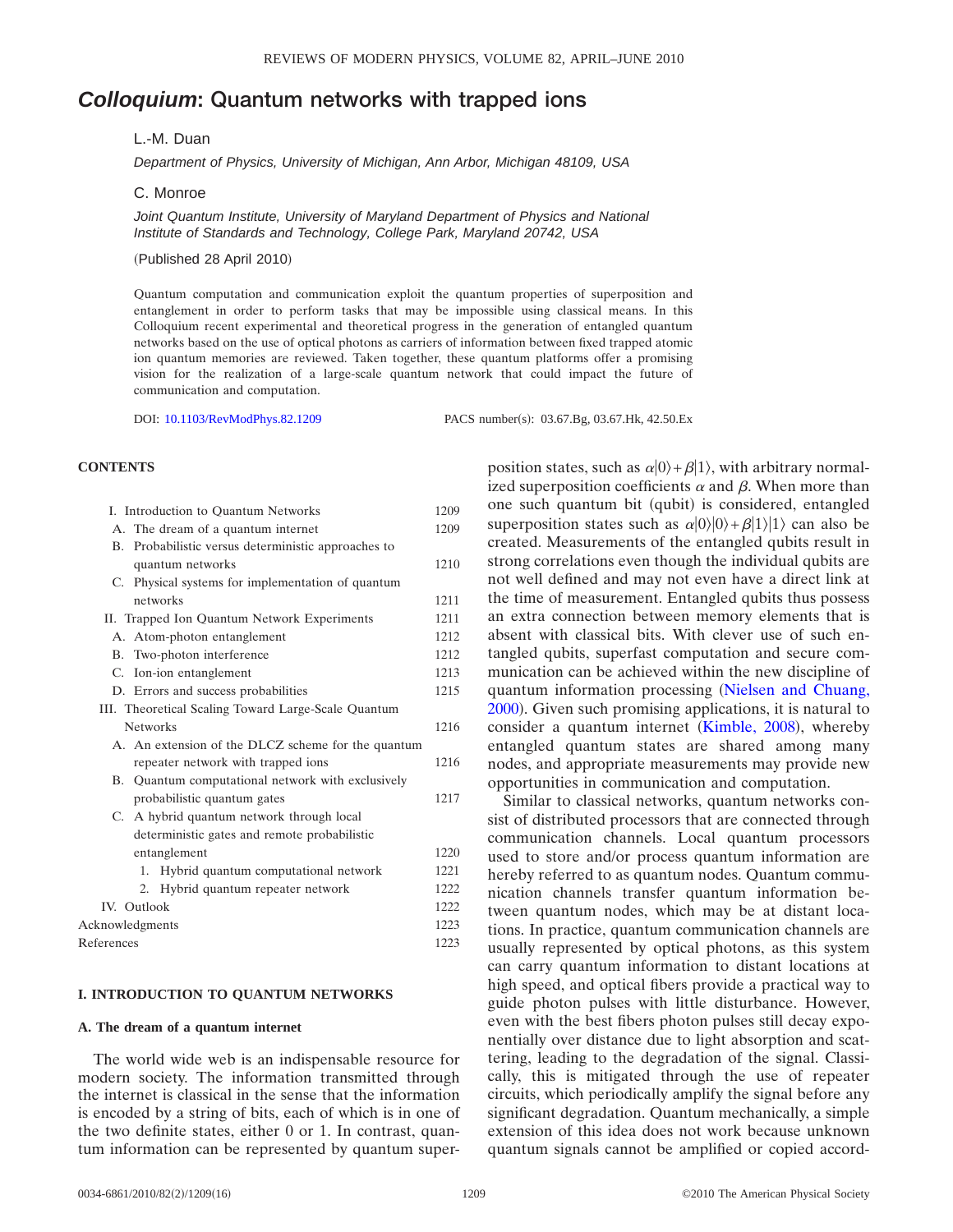| <b>Report Documentation Page</b>                                                                                                                                                                                                                                                                                                                                                                                                                                                                                                                                                                                                                                                                                                                                                                                                                                   |                             |                              |                                                   | Form Approved<br>OMB No. 0704-0188                  |                           |  |
|--------------------------------------------------------------------------------------------------------------------------------------------------------------------------------------------------------------------------------------------------------------------------------------------------------------------------------------------------------------------------------------------------------------------------------------------------------------------------------------------------------------------------------------------------------------------------------------------------------------------------------------------------------------------------------------------------------------------------------------------------------------------------------------------------------------------------------------------------------------------|-----------------------------|------------------------------|---------------------------------------------------|-----------------------------------------------------|---------------------------|--|
| Public reporting burden for the collection of information is estimated to average 1 hour per response, including the time for reviewing instructions, searching existing data sources, gathering and<br>maintaining the data needed, and completing and reviewing the collection of information. Send comments regarding this burden estimate or any other aspect of this collection of information,<br>including suggestions for reducing this burden, to Washington Headquarters Services, Directorate for Information Operations and Reports, 1215 Jefferson Davis Highway, Suite 1204, Arlington<br>VA 22202-4302. Respondents should be aware that notwithstanding any other provision of law, no person shall be subject to a penalty for failing to comply with a collection of information if it<br>does not display a currently valid OMB control number. |                             |                              |                                                   |                                                     |                           |  |
| 1. REPORT DATE<br><b>APR 2010</b>                                                                                                                                                                                                                                                                                                                                                                                                                                                                                                                                                                                                                                                                                                                                                                                                                                  |                             | 2. REPORT TYPE               |                                                   | <b>3. DATES COVERED</b><br>00-00-2010 to 00-00-2010 |                           |  |
| <b>4. TITLE AND SUBTITLE</b>                                                                                                                                                                                                                                                                                                                                                                                                                                                                                                                                                                                                                                                                                                                                                                                                                                       |                             |                              |                                                   | 5a. CONTRACT NUMBER                                 |                           |  |
| <b>Colloquium: Quantum networks with trapped ions</b>                                                                                                                                                                                                                                                                                                                                                                                                                                                                                                                                                                                                                                                                                                                                                                                                              |                             |                              | <b>5b. GRANT NUMBER</b>                           |                                                     |                           |  |
|                                                                                                                                                                                                                                                                                                                                                                                                                                                                                                                                                                                                                                                                                                                                                                                                                                                                    |                             |                              |                                                   | 5c. PROGRAM ELEMENT NUMBER                          |                           |  |
| 6. AUTHOR(S)                                                                                                                                                                                                                                                                                                                                                                                                                                                                                                                                                                                                                                                                                                                                                                                                                                                       |                             |                              | <b>5d. PROJECT NUMBER</b>                         |                                                     |                           |  |
|                                                                                                                                                                                                                                                                                                                                                                                                                                                                                                                                                                                                                                                                                                                                                                                                                                                                    |                             |                              |                                                   | <b>5e. TASK NUMBER</b>                              |                           |  |
|                                                                                                                                                                                                                                                                                                                                                                                                                                                                                                                                                                                                                                                                                                                                                                                                                                                                    |                             |                              |                                                   |                                                     | 5f. WORK UNIT NUMBER      |  |
| 7. PERFORMING ORGANIZATION NAME(S) AND ADDRESS(ES)<br>University of Maryland, Joint Quantum Institute, Department of<br><b>Physics, College Park, MD, 20742</b>                                                                                                                                                                                                                                                                                                                                                                                                                                                                                                                                                                                                                                                                                                    |                             |                              |                                                   | 8. PERFORMING ORGANIZATION<br><b>REPORT NUMBER</b>  |                           |  |
| 9. SPONSORING/MONITORING AGENCY NAME(S) AND ADDRESS(ES)                                                                                                                                                                                                                                                                                                                                                                                                                                                                                                                                                                                                                                                                                                                                                                                                            |                             |                              | 10. SPONSOR/MONITOR'S ACRONYM(S)                  |                                                     |                           |  |
|                                                                                                                                                                                                                                                                                                                                                                                                                                                                                                                                                                                                                                                                                                                                                                                                                                                                    |                             |                              |                                                   | <b>11. SPONSOR/MONITOR'S REPORT</b><br>NUMBER(S)    |                           |  |
| 12. DISTRIBUTION/AVAILABILITY STATEMENT<br>Approved for public release; distribution unlimited                                                                                                                                                                                                                                                                                                                                                                                                                                                                                                                                                                                                                                                                                                                                                                     |                             |                              |                                                   |                                                     |                           |  |
| <b>13. SUPPLEMENTARY NOTES</b>                                                                                                                                                                                                                                                                                                                                                                                                                                                                                                                                                                                                                                                                                                                                                                                                                                     |                             |                              |                                                   |                                                     |                           |  |
| 14. ABSTRACT                                                                                                                                                                                                                                                                                                                                                                                                                                                                                                                                                                                                                                                                                                                                                                                                                                                       |                             |                              |                                                   |                                                     |                           |  |
| <b>15. SUBJECT TERMS</b>                                                                                                                                                                                                                                                                                                                                                                                                                                                                                                                                                                                                                                                                                                                                                                                                                                           |                             |                              |                                                   |                                                     |                           |  |
| 16. SECURITY CLASSIFICATION OF:                                                                                                                                                                                                                                                                                                                                                                                                                                                                                                                                                                                                                                                                                                                                                                                                                                    |                             |                              | 17. LIMITATION OF                                 | 18. NUMBER                                          | 19a. NAME OF              |  |
| a. REPORT<br>unclassified                                                                                                                                                                                                                                                                                                                                                                                                                                                                                                                                                                                                                                                                                                                                                                                                                                          | b. ABSTRACT<br>unclassified | c. THIS PAGE<br>unclassified | <b>ABSTRACT</b><br>Same as<br><b>Report (SAR)</b> | OF PAGES<br>16                                      | <b>RESPONSIBLE PERSON</b> |  |

**Standard Form 298 (Rev. 8-98)**<br>Prescribed by ANSI Std Z39-18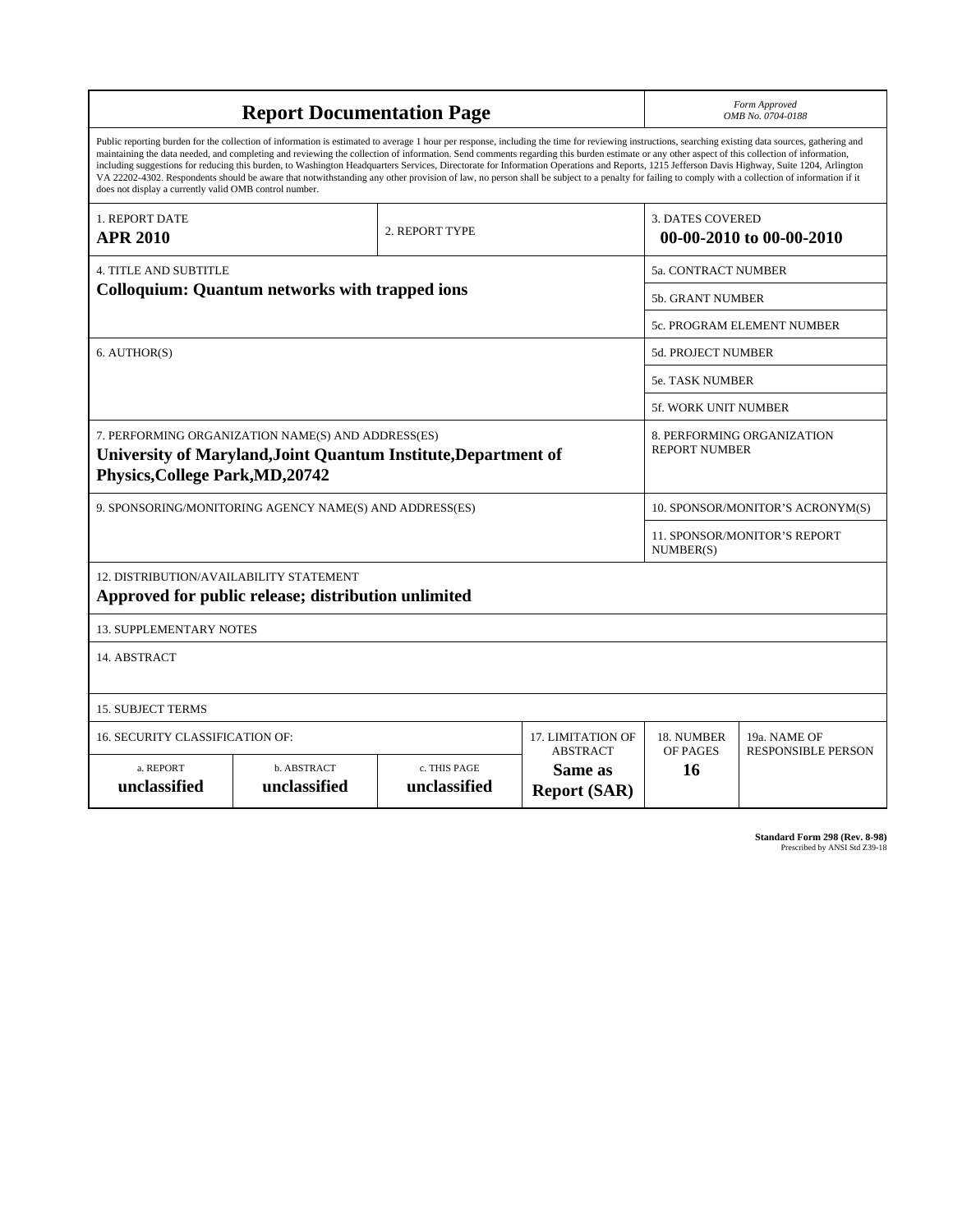ing to the well-known quantum no-cloning theorem ([Wootters and Zurek, 1982](#page-16-0)). However, it is indeed possible to send quantum signals over arbitrary distances using a more complex communication protocol known as a quantum repeater ([Briegel](#page-15-0) et al., 1998). Here a quantum entangled state is repeatedly purified over a distance through the introduction of a network of intermediately located quantum nodes with extra quantum bits ([Bennett](#page-15-1) et al., 1996). Purified quantum entangled states of the network can then be used for quantum cryptography (Gisin et al.[, 2002](#page-15-2)) or for faithful transmission of quantum signals over long distances through the quantum teleportation protocol ([Bennett](#page-15-3) et al., 1993).

Quantum networks can be divided into two major classes: (1) quantum communication networks for the transmission of quantum information, perhaps over long distances with quantum repeater circuitry; and (2) quantum computation networks for the distribution of quantum entanglement over large numbers of quantum memories for large-scale quantum processing. A quantum repeater network is shown in Fig.  $1(a)$  $1(a)$ , where the communication channel is broken into *n* segments with the communication distance of each segment within the signal attenuation length. One first establishes purified entangled states for each segment and then performs measurement on the intermediate nodes to connect the segments and obtain an entangled state over long distance, which can be used for subsequent transmission of quantum signals. A distributed quantum computation network is shown in Fig.  $1(b)$  $1(b)$  $1(b)$ , where local quantum processors, each with a small number of qubits, are wired together through photonic channels. This approach to quantum computing is compelling for physical platforms that excel for small quantum registers but cannot easily be scaled to large numbers of qubits. By connecting the small well-behaved quantum registers through photonic channels, one can increase the size of the system without limits, and allow scalable quantum computation. Future quantum networks may involve a combination of the above two prototypes, as it is desirable to have both long communication distances and large computational sizes.

## **B. Probabilistic versus deterministic approaches to quantum networks**

Quantum communication channels are naturally carried by photons. On the other hand, quantum nodes are best implemented with material qubits to provide long storage times for quantum information. For instance, the hyperfine levels of the atoms (neutral or charged) have long coherence times and are a good choice of the stationary qubits at the quantum nodes. To realize a quantum network, we must coherently transfer quantum information from the stationary matter qubits to the flying photon qubits. There are two methods to achieve coherent information transfer between material and photonic qubits. The deterministic approach relies on high-quality optical resonators (cavities) to achieve the strongcoupling condition (Cirac *et al.*[, 1997](#page-15-4)), and scaling to larger entangled networks is straightforward in principle

<span id="page-2-0"></span>

FIG. 1. (Color online) Illustration of different quantum networks. (a) Illustration of a quantum repeater network to extend the communication distance. (b) Illustration of a quantum computation network with many interconnected quantum nodes to extend the computational size.

but difficult in practice. The probabilistic approach (Duan et al.[, 2001;](#page-15-5) [Duan and Monroe, 2007](#page-15-6)) does not require strong-coupling cavities (although cavities are still helpful to boost up the coupling efficiency) and is more robust to noise. However, probabilistic protocols rely on special error-correction protocols with a certain overhead in qubits and time to achieve efficient scaling to large-scale networks.

When an optically active material qubit is excited with a laser, it normally couples to an infinite number of optical vacuum modes throughout the entire emission solid angle. The coherent transfer of quantum information requires a particular optical mode to be selected as the photonic qubit, and coupling of the material qubit to all other modes must be suppressed. In the deterministic approach, this selection is achieved through a highquality cavity which enhances the coupling to the de-sired cavity mode ([Kimble, 2008](#page-16-1)). The residual coupling to the other optical vacuum modes in free space can be considered spontaneous emission noise. For a high signal-to-noise ratio, we require the condition *C*  $\equiv g^2 / \kappa \gamma \gg 1$ , where *g* is the coupling rate of the material qubit to the cavity mode,  $\kappa$  is the cavity decay rate, and  $\gamma$  is the spontaneous emission rate. The ratio  $1/C$  is a measure of the fraction of the light entering the wrong modes and thus characterizes the fidelity error of a deterministic quantum operation. In the probabilistic approach, the detection of photons in the scheme allows us to know when the emitted photon has entered the correct mode. This built-in photon detection thus trades fidelity error in the deterministic approach to a lower efficiency (success probability less than unity) in the probabilistic scheme. However, when the operation succeeds, this lower efficiency has no influence on the resulting fidelity. This efficiency error is therefore heralded, which allows scaling methods that can tolerate very high efficiency errors (very low success probabili-ties) (Duan et al.[, 2001;](#page-15-5) [Duan and Monroe, 2007](#page-15-6)). Because of this inherent error detection, the probabilistic schemes are in general more robust to noise compared with the deterministic schemes. In this Colloquium, we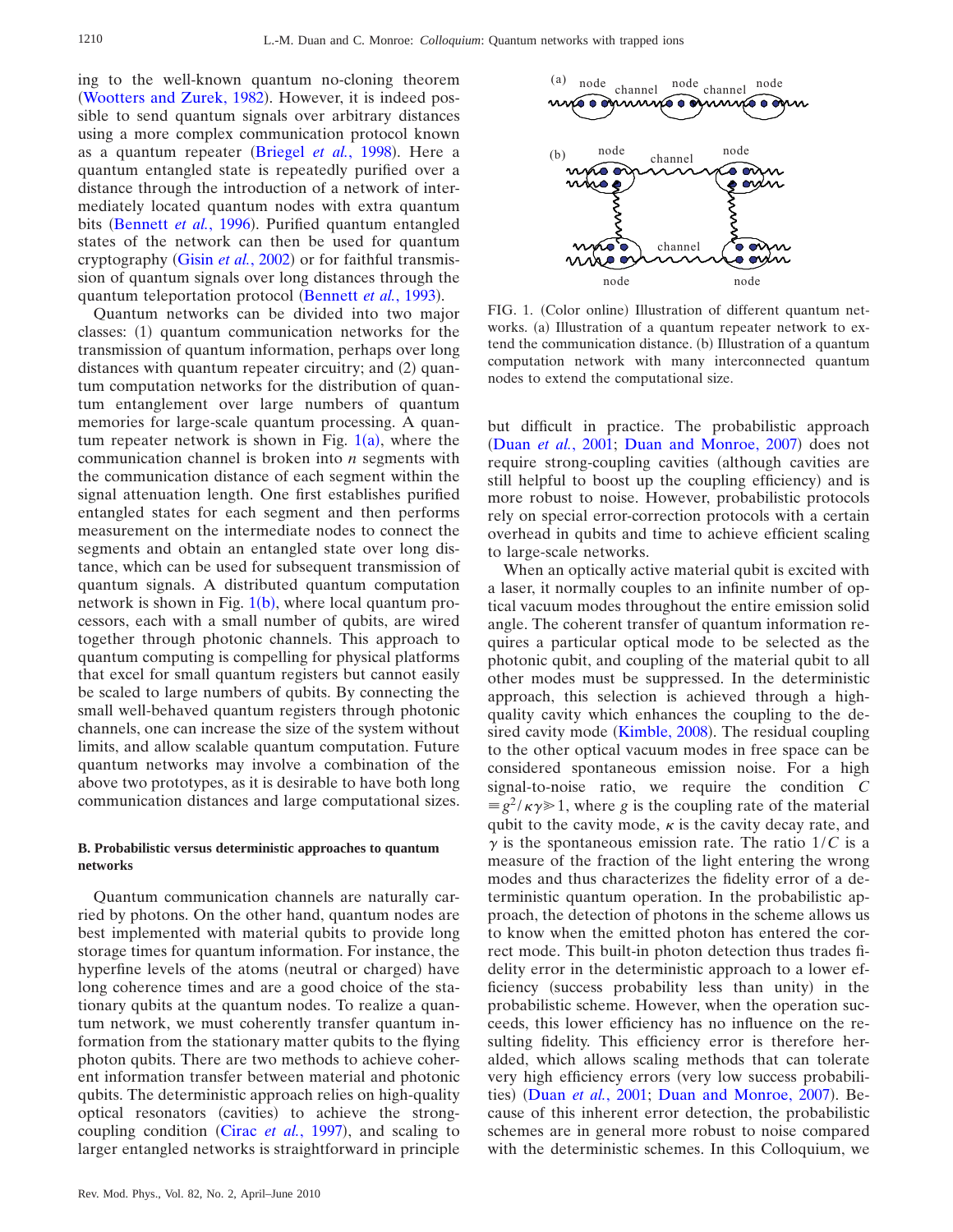focus on the probabilistic approach to quantum networking which has inherent robustness to the dominant sources of noise in real experiments.

#### **C. Physical systems for implementation of quantum networks**

While the most natural platform of a quantum communication channel is photons, the quantum nodes can be implemented with various material systems, given that the coherence time of the quantum memory is sufficiently long. Atomic systems are particularly wellbehaved quantum nodes with quantum information stored, for example, in different hyperfine levels within the ground-state manifold of the atoms, as in microwave atomic clocks.

Two well-studied approaches for atomic qubits are atomic ensembles and single atoms. Following the so-called [Duan](#page-15-5)-Lukin-Cirac-Zoller (DLCZ) scheme (Duan et al.[, 2001](#page-15-5)), atomic ensembles are widely considered as quantum nodes for quantum communication and quantum repeater networks. Here quantum information is stored in a collective excitonic state of an ensemble of atoms, and due to the interference of the photon emission from different atoms, this collective atomic state couples primarily to photon modes propagating in particular directions (Duan *et al.*[, 2002](#page-15-7)). The resulting collective enhancement effect can be exploited to dramatically improve the coherent coupling between the collective atomic qubit and the photonic qubit. In recent years, remarkable experimental progress has been achieved along these lines, and we refer to a recent review for a detailed account on this approach and a com-prehensive list of references ([Kimble, 2008](#page-16-1)). The coherence (storage) time in atomic ensemble qubits is mainly limited by inhomogeneous magnetic fields throughout the atomic sample to the microsecond time scale ([Kuzmich](#page-16-2) et al., 2003). By switching off external magnetic fields and exploiting the atomic Mott insulator phase in a three-dimensional far-tuned optical lattice, longer coherence times up to hundreds of milliseconds have been achieved recently ([Schnorrberger](#page-16-3) et al., 2009). For this ensemble approach, although experiments are primarily based on clouds of neutral atoms, it is conceivable that other ensembles of particles could work equally well given long enough coherence times. For instance, there have been proposals for using ensembles of impurities in solids or quantum dots for implementation of quantum nodes ([Staudt](#page-16-4) et al., 2007).

Single atoms (charged or neutral) can also be used to implement the quantum nodes. We consider, in particular, single atomic ions as their additional charge degree of freedom allows them to be trapped easily for a long time. For single emitters, there is no collective enhancement effect for the light-atom coupling, so the connection efficiency of two segments of entanglement is typically much smaller compared with that of atomic ensembles. However, single atomic ions offer their particular advantages. First, single ions can be easily confined with internal-state-independent traps for weeks or longer, which allows a much longer operation time. The

magnetic field insensitive "clock" states in trapped ions provide a particularly clean realization of a quantum memory, where coherence times of a few seconds are routine and can even approach the hour time scale ([Bol-](#page-15-8)linger et al.[, 1991](#page-15-8)). Second, atomic qubits within trapped ions can be detected with near-unit detection efficiency through optical cycling transitions ([Blatt and Zoller,](#page-15-9) [1988](#page-15-9)). Finally, unlike atomic ensembles, single atomic ions can be used for both quantum computation and communication networks (Duan et al.[, 2004,](#page-15-10) [2006](#page-15-11)). We also note that trapped ions remain as one of the leading candidate hardwares for quantum computation based on local gates through their Coulomb-coupled motion ([Cirac and Zoller, 1995;](#page-15-12) [Blatt and Wineland, 2008](#page-15-13)). Therefore, the coupling of trapped ions to flying photonic qubits provides an interface between computation and communication qubits. A compelling possibility is a hybrid network that uses both the photonic coupling and the local Coulomb interaction. With trapped ions, the connection of various entangled segments can be achieved with local deterministic Coulomb-based gates instead of the probabilistic photon coupling, which could offer a more efficient network.

In this Colloquium, we focus on the use of trapped ions as quantum nodes, although some of the control schemes and the theoretical scaling methods discussed here can be readily applied to other experimental systems. In Sec. II, we review the recent experimental progress on protocols for trapped ion photonic quantum networking. In Sec. III, we detail scaling issues in ion or photon probabilistic networks in the context of longdistance quantum communication and large-scale quantum computation. Section IV concludes with a future outlook in photonic networks based on ions and other matter qubits.

#### **II. TRAPPED ION QUANTUM NETWORK EXPERIMENTS**

Trapped ions can be entangled through photonic networks using a variety of quantum optical techniques Cirac *et al.*[, 1997;](#page-15-4) [Cabrillo](#page-15-14) *et al.*, 1999; Duan *et al.*[, 2004;](#page-15-10) [Moehring, Madsen,](#page-16-5) et al., 2007). Current experiments follow the probabilistic protocols that offer more robustness to noise Duan *et al.*[, 2004;](#page-15-10) [Moehring, Madsen,](#page-16-5) *et* al.[, 2007](#page-16-5)). Typically, two ions are linked by first entangling the qubit state in each ion (denoted by  $|0\rangle$  and  $|1\rangle$ ) with an attribute of a photon and then coupling the two photons on a beam splitter or other interference element. An appropriate detection event following the interference "heralds" the entanglement of the parent atomic ions. Such a coupling is inherently probabilistic, limited in practice by finite photon detector efficiencies, optical losses, and inefficiencies in photon generation and collection. These losses and inefficiencies are characterized by the single parameter  $p$ , the success probability of linking or entangling the two ions.

We denote a type-I coupling as that involving a single photon between two ions and a type-II coupling involv-ing two photons, one from each ion (Duan et al.[, 2004](#page-15-10)). In a type-I link, the photon interference is between two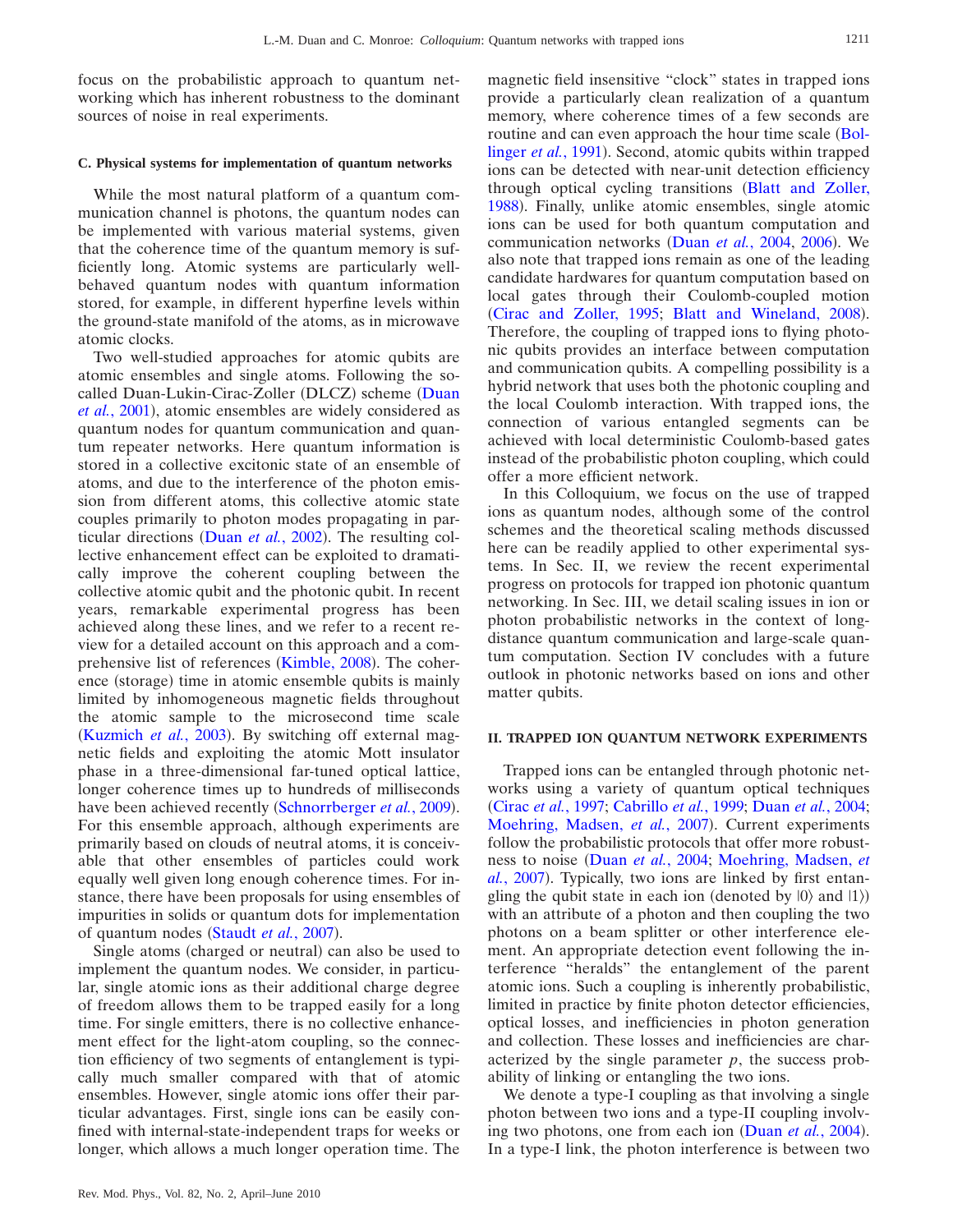<span id="page-4-0"></span>

FIG. 2. (Color online) Reduced energy-level diagram of <sup>171</sup>Yb<sup>+</sup>, showing how photons are generated and entangled with internal ion qubits denoted by  $|0\rangle$  and  $|1\rangle$ . (a) Due to the atomic selection rules, an ultrafast  $\pi$ -polarized laser pulse drives  $|0\rangle$  to  $|0\rangle$  and  $|1\rangle$  to  $|1\rangle$ . The pulse bandwidth is large enough to simultaneously drive both transitions with near-unit excitation probability. (b) After excitation, the ion spontaneously decays back to  ${}^{2}S_{1/2}$  and emits a single photon at 369.53 nm. If we consider only  $\pi$ -polarized photons, then the frequency of the emitted photon is entangled with the internal electronic state of the atom, with the separation of the different frequency modes equal to the sum of the  ${}^{2}S_{1/2}$  and  ${}^{2}P_{1/2}$ hyperfine splittings  $(\nu_{blue} - \nu_{red} = 14.7 \text{ GHz})$ . Polarizing beam splitters (PBS) are used to filter out the  $\sigma$ -polarized light.

possible paths of a single photon, and the differential optical phase of the two paths is imprinted onto the two-ion entangled state ([Cabrillo](#page-15-14) et al., 1999). A type-I link thus requires high mechanical stability of all optical paths to much better than an optical wavelength and also requires the ions to be confined sufficiently strong so that neither ion recoils in the absorption or emission process. However, the type-I photonic link offers the advantage of higher success probabilities since just a single photon is emitted and collected by the ion pair. Type-I interference between two ions has been observed be-tween two ions held in the same trap ([Eichmann](#page-15-15) *et al.*, [1993;](#page-15-15) [DeVoe and Brewer, 1996](#page-15-16)). Type-II links have the advantage of being less sensitive to mechanical vibrations and alignment, and because ion or photon entanglement experiments primarily used this method, we limit the discussion in this Colloquium to such twophoton links between ions.

We concentrate on the  $171\text{Yb}^+$  atomic system ([Balzer](#page-15-17) et al.[, 2006;](#page-15-17) [Olmschenk](#page-16-6) et al., 2007), following ion or photon experiments, but there are other satisfactory atomic ion candidates for this purpose. Figure [2](#page-4-0) shows a reduced energy-level structure of  $171\text{Yb}^+$ , highlighting the <sup>2</sup>S<sub>1/2</sub> ground-state qubit in the  $(F=0, m_F=0)$  and  $(F=1, m_F=1)$  hyperfine levels, denoted by  $|0\rangle$  and  $|1\rangle$ , respectively, and separated in frequency by a hyperfine splitting of 12.643 GHz. Single qubit rotations can be accomplished with either resonant microwaves at this frequency or through optically stimulated Raman transitions through an excited  ${}^{2}P$  state. Measurement of the  $171\text{Yb}^+$  qubit is accomplished through standard state-dependent fluorescence techniques ([Blatt and Zoller,](#page-15-9)

[1988](#page-15-9)) with effective qubit detection efficiencies greater than 98%.

## **A. Atom-photon entanglement**

The simplest quantum link between trapped ion and photonic qubits follows from a resonant interaction between the ion and the photon (Blinov *et al.*[, 2004;](#page-15-18) [Moehring](#page-16-7) et al., 2004). In Fig. [2,](#page-4-0) an ultrafast laser drives the  ${}^{2}S_{1/2} \rightarrow {}^{2}P_{1/2}$  electronic transition near 369.53 nm. When the bandwidth of the laser pulse is large enough, both  $|0\rangle \rightarrow |0\rangle$  and  $|1\rangle \rightarrow |1\rangle$  transitions are driven simultaneously, where  $|0'\rangle$  and  $|1'\rangle$  refer to the <sup>2</sup> $P_{1/2}$  (*F'*  $=1, m'_{F}=0$  and  $(F'=0, m'_{F}=0)$  excited states, respectively. Given the angular-momentum selection rules and a laser that is linearly polarized along the quantization axis to drive  $\Delta m = 0$  transitions only, the qubit is mapped from the ground state to the excited state, as shown in Fig.  $2(a)$  $2(a)$ . Following spontaneous emission (natural lifetime of  $\tau \sim 8$  ns for the <sup>2</sup> $P_{1/2}$  states) and conditioned upon the photon having been collected and successfully passed through a polarizing filter that rejects  $\sigma_{+}$  polarizations, an ion initially prepared in the state  $\alpha|0\rangle+\beta|1\rangle$ evolves to the postselected entangled state  $\alpha|0\rangle|\nu_{blue}\rangle$  $+ \beta |1\rangle |v_{\text{red}}\rangle$  $+ \beta |1\rangle |v_{\text{red}}\rangle$  $+ \beta |1\rangle |v_{\text{red}}\rangle$ , as shown in Fig. 2(b). Here the photonic qubit is stored in its frequency, with  $|\nu_{blue}\rangle$  and  $|\nu_{red}\rangle$  denoting the frequency-resolved states of the single photon ([Madsen](#page-16-8) *et al.*, 2006). [In the <sup>171</sup>Yb<sup>+</sup> ion,  $\nu_{blue} - \nu_{red}$ = 14.7 GHz, while the bandwidth of either color photon is given by the excited-state linewidth  $\gamma=1/\tau$  $=(2\pi)20$  MHz; so these photon frequencies are well resolved.

#### **B. Two-photon interference**

The central effect that will allow the ion qubits to be linked through photons is the phenomenon of twophoton quantum interference. When two photons interact on a beam splitter (BS), there are four possible outcomes, with each photon being either reflected or transmitted, as shown in Fig. [3.](#page-5-0) When the photons are identical in polarization and color, the outcomes of the photons emerging along different paths of a 50/50 BS will interfere [d](#page-5-0)estructively [Figs.  $3(d)$  $3(d)$  and  $3(e)$ ].

This two-photon interference effect can also be seen by considering the unitary operation of the BS on the photons in the two modes *a* and *b* depicted in Fig. [3.](#page-5-0) Given *n* and *m* photons in respective modes *a* and *b* before the BS, the action of the BS is identical to rotations within an effective  $J = N/2$  angular-momentum system, where  $N=n+m$ . Formally, the two-mode input state  $|n\rangle_a |m\rangle_b$  evolves to  $|n\rangle_a |m\rangle_b \rightarrow e^{-i\chi \hat{J}_y} |n\rangle_a |m\rangle_b$ , where the rotation angle  $\chi$  is  $\pi$  times the reflectivity *R* of the lossless BS and  $\hat{J}_y = -i(\hat{a}^\dagger \hat{b} - \hat{a} \hat{b}^\dagger)/2$  ([Yurke](#page-16-9) *et al.*, 1986). The photon annihilation and creation operators, *aˆ* and  $\hat{a}^{\dagger}$  for mode *a* and  $\hat{b}$  and  $\hat{b}^{\dagger}$  for mode *b*, follow the usual bosonic commutation relations  $[\hat{a}, \hat{a}^\dagger] = [\hat{b}, \hat{b}^\dagger] = 1$ . For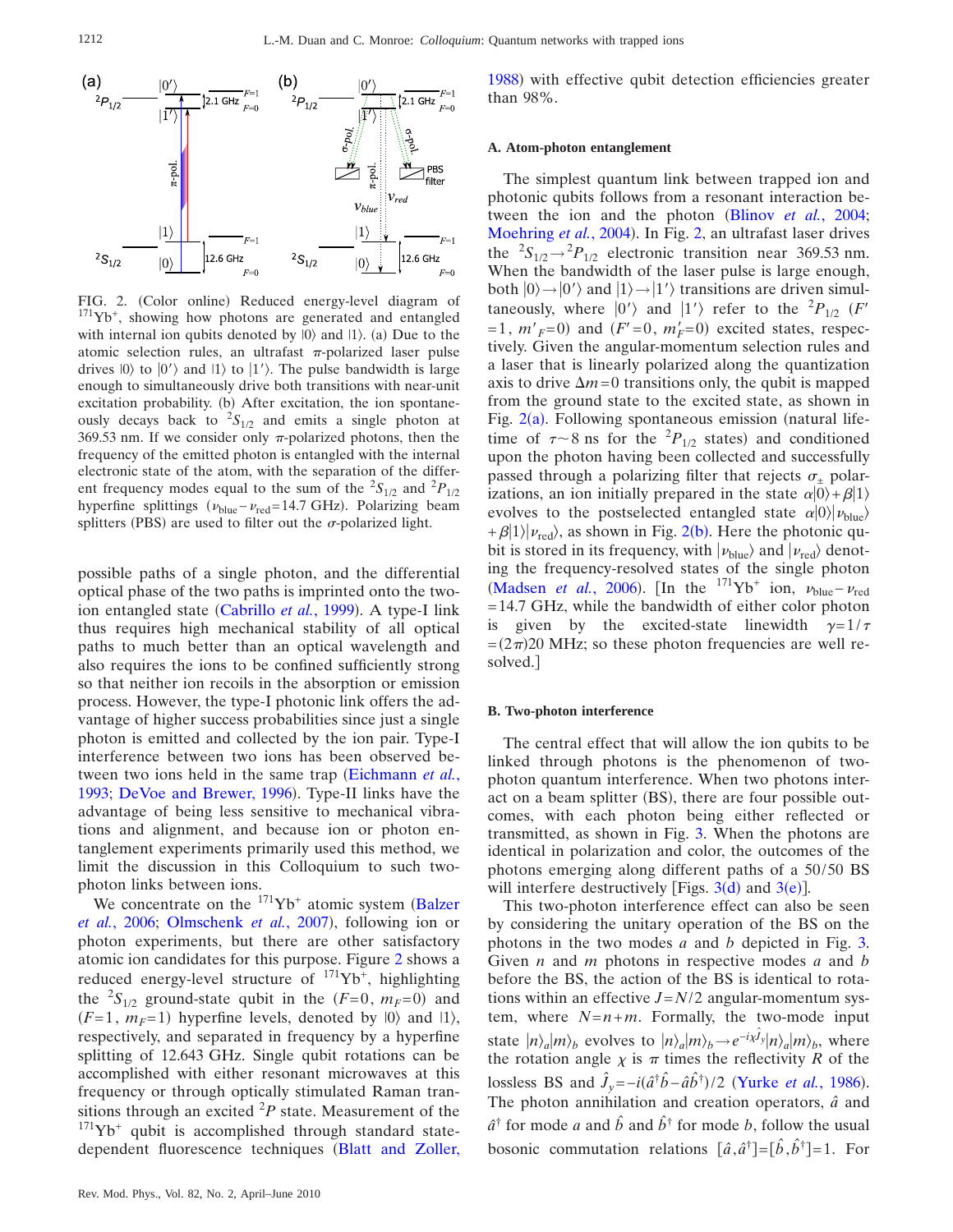<span id="page-5-0"></span>

FIG. 3. Two photon interference at a beam splitter. (a) Spatial modes *a* and *b* are straight paths through the beam splitter  $(BS)$ , and the beam splitter couples these two modes.  $(b)$ - $(e)$ The four possible output modes of two photons entering a beam splitter from different ports. A negative phase is acquired only upon reflection from low to high index of refraction—mode  $a$  in (c) and (e).

one photon initially in both modes  $(N=2)$ , we find that

$$
|1\rangle_{a}|1\rangle_{b} \rightarrow \frac{1}{\sqrt{2}} \sin \chi |2\rangle_{a}|0\rangle_{b} + \cos \chi |1\rangle_{a}|1\rangle_{b}
$$

$$
-\frac{1}{\sqrt{2}} \sin \chi |0\rangle_{a}|2\rangle_{b}, \qquad (1)
$$

and for a 50/50 BS  $(\chi = \pi/2)$ , the  $|1\rangle_a|1\rangle_b$  output state vanishes.

Two-photon quantum interference has been observed in nonlinear down-conversion of photons ([Hong](#page-16-10) *et al.*, [1987;](#page-16-10) [Shih and Alley, 1988;](#page-16-11) [Kaltenbaek](#page-16-12) et al., 2006), quantum dots ([Santori](#page-16-13) et al., 2002), single atoms ([Legero](#page-16-14) et al.[, 2004;](#page-16-14) [Beugnon](#page-15-19) et al., 2006), atomic ensembles ([Fe](#page-15-20)linto *et al.*[, 2006;](#page-15-20) [Thompson](#page-16-15) *et al.*, 2006; [Chaneliere](#page-15-21) *et al.*, [2007](#page-15-21)), and trapped ions ([Maunz](#page-16-16) et al., 2007; [Gerber](#page-15-22) et al.[, 2009](#page-15-22)).

In the  $171Yb$ <sup>+</sup> system, two-photon quantum interference is observed by simultaneously exciting two trapped  $171\text{Yb}^+$  ions, combining the two emitted photons on the beam splitter, and detecting the photons with a photomultiplier tube (PMT) at each of the two output ports of the beam splitter. The joint probability of detection for identical photons is measured by placing matched polar-

<span id="page-5-1"></span>

FIG. 4. Normalized experimental two-photon second-order correlation function for identical (parallel polarized) photons (diamonds) and distinguishable (perpendicularly polarized) photons (circles) ([Maunz](#page-16-16) et al., 2007). As expected, two identical photons incident on the beam splitter always exit by the same port, resulting in suppression of joint detections at time delay  $t_d$ =0.

izers in each beam path, while detection of distinguishable photons is evaluated by including the  $\lambda/2$  waveplate in one of the two input paths to the beam splitter. As shown above, for identical photons we expect no detections at time delay  $t_d = 0$ , while for distinguishable photons we expect a probability of joint detection half as large as that from adjacent excitations from the laserpulse train. The data shown in Fig. [4](#page-5-1) demonstrate this quantum two-photon interference effect. In the measurement of parallel polarized photons, the residual counts at time delay  $t_d$ =0 result from both dark counts on the PMTs and imperfect spatial mode overlap of the photons on the beam splitter. The data shown in Fig. [4](#page-5-1) correspond to an interferometer contrast of approxi-mately 95% ([Maunz](#page-16-16) et al., 2007). The spatial filtering afforded by coupling the spontaneously emitted photons into single-mode fibers is essential to achieving such levels of two-photon interference.

#### **C. Ion-ion entanglement**

Two ions become entangled by coupling the two photons on a beam splitter and measuring an appropriate coincident event on detectors behind the beam splitter, as shown in Fig. [5](#page-6-0) [Moehring, Maunz,](#page-16-17) *et al.*, 2007; [Mat](#page-16-18)[sukevich](#page-16-18) *et al.*, 2008; [Maunz](#page-16-19) *et al.*, 2009; [Olmschenk](#page-16-20) *et*  $al.$ [, 2009](#page-16-20)). For two independent ions *A* and *B*, initially prepared in unique qubit states  $\alpha|0\rangle_A + \beta|1\rangle_B$  and  $\gamma|0\rangle_A$  $+\delta|1\rangle_B$ , synchronized laser pulses can simultaneously promote both ions to their excited states, and given that a single photon is emitted from each ion, collected into a single spatial mode, and passed through polarizing filters, the postselected state of this four-qubit system is

<span id="page-5-2"></span>
$$
|\psi\rangle_{AB} = (\alpha|0\rangle_A|\nu_{blue}\rangle_A + \beta|1\rangle_A|\nu_{red}\rangle_A) \otimes (\gamma|0\rangle_B|\nu_{blue}\rangle_B
$$
  
+  $\delta|1\rangle_B|\nu_{red}\rangle_B).$  (2)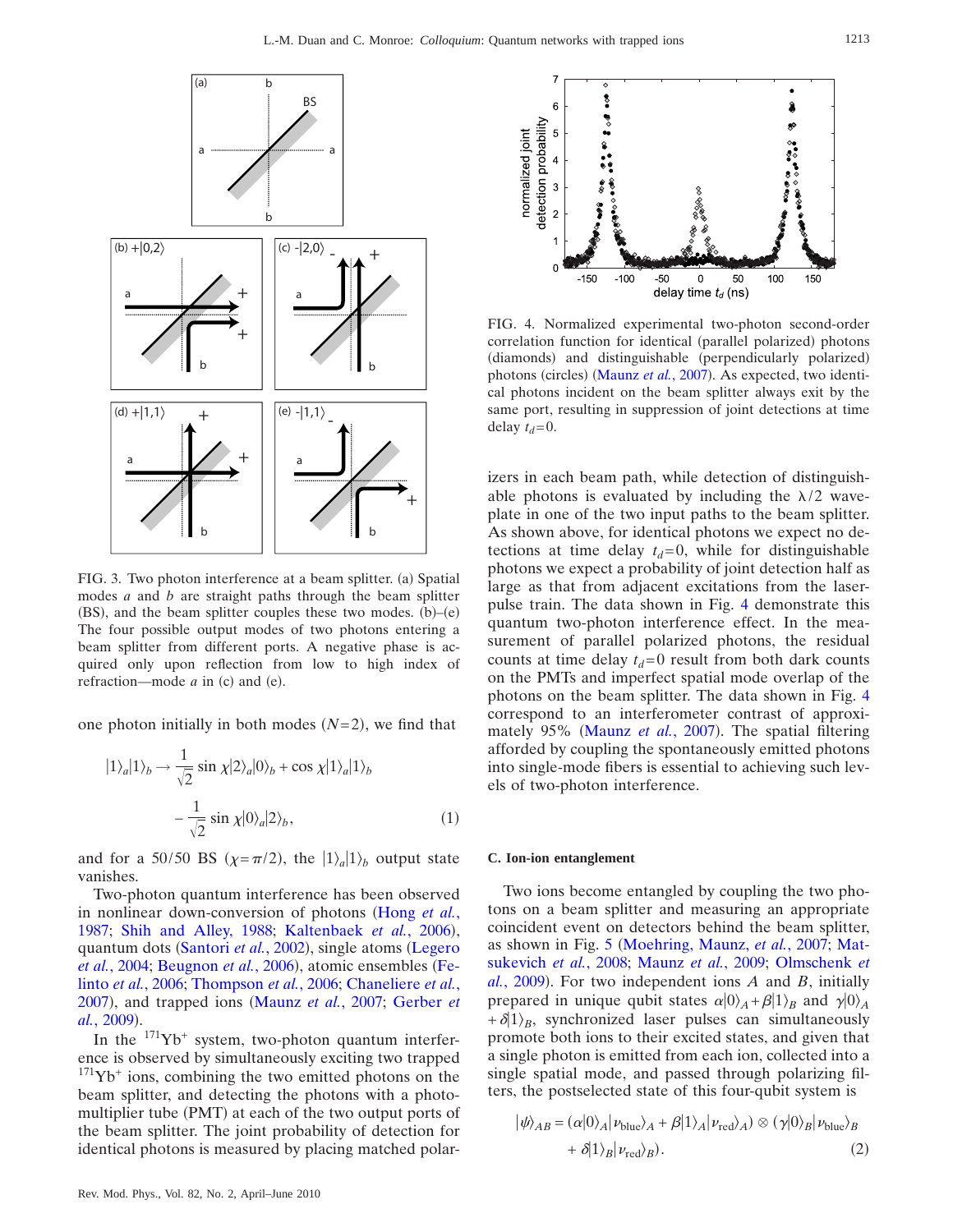<span id="page-6-0"></span>

FIG. 5. (Color online) Experimental setup for the heralded entanglement and quantum gate operation between two ions. Spontaneously emitted  $\pi$ -polarized photons are coupled in a single-mode fiber and directed to interfere on a 50/50 nonpolarizing BS. Coincident detection of two photons by photoncounting photomultipliers (PMTs) announces the success of the gate between the two ions. PBSs are polarizers used to filter the photons so that only  $\pi$ -polarized photons are detected. The state of each ion is measured by state-dependent fluorescence, detected by a PMT on the opposite side of the vacuum chamber.

As described above, when the two spatial modes *A* and  $\hat{B}$  of the photons are matched on a 50/50 beam splitter, the components of the above state with photons of identical color result in the photons emerging from the beam splitter (Hong *et al.*[, 1987;](#page-16-10) [Shih and Alley,](#page-16-11) [1988](#page-16-11)), and it is only the case of different color photons that result in photons emerging the beam splitter along different spatial modes. Thus when photons are detected in coincidence on the two detectors, the ions are pro-jected onto the general entangled state ([Braunstein and](#page-15-23) [Mann, 1995](#page-15-23)),

<span id="page-6-2"></span>
$$
|\psi\rangle_{AB} = \alpha \delta |0\rangle_A |1\rangle_B - \beta \gamma |1\rangle_A |0\rangle_B.
$$
 (3)

<span id="page-6-1"></span>We first assess the generation of the maximally entangled antisymmetric Bell state  $(|0\rangle_A | 1\rangle_B - |1\rangle_A | 0\rangle_B)$  by

setting  $\alpha = \beta = \gamma = \delta$  and performing quantum tomography on the resulting state. The resulting density matrix  $\rho$ shown in Fig. [6](#page-6-1) is obtained using a maximum-likelihood method from an overcomplete set of measurements of the two spins in various bases ([James](#page-16-21) *et al.*, 2001). The entanglement of the resultant state  $\rho$  can be characterized with either the entanglement fidelity or the entanglement of formation (or equivalently the concur-rence) ([Wootters, 1998](#page-16-22)). The entanglement fidelity is defined as the overlap with a maximally entangled state  $|\psi_e\rangle = (|0\rangle_A |1\rangle_B - |1\rangle_A |0\rangle_B)/\sqrt{2}$  as  $\mathcal{F} = \langle \psi_e | \rho | \psi_e \rangle$ . A fidelity  $F > 1/2$  shows that the state  $\rho$  is entangled ([Sackett](#page-16-23) *et al.*, [2000](#page-16-23)). Given the measured quantum state  $\rho$ , the concurrence C and the entanglement of formation  $E_F$  can also be calculated ([Wootters, 1998](#page-16-22)), with  $C>0$  or  $E_F>0$  indicating entanglement. From the measured data, we calculate an entanglement fidelity of  $\mathcal{F} = 0.87(2)$ , a concurrence of  $C = 0.77(4)$ , and an entanglement of formation  $E_F = 0.69(6)$  (52).

In general, the overall action of the photon heralding process resulting in the evolution from Eqs.  $(2)$  $(2)$  $(2)$  to  $(3)$  $(3)$  $(3)$  is a probabilistic quantum gate where the input state  $|\Psi_{\text{in}}\rangle$  is transformed to

<span id="page-6-3"></span>
$$
|\Psi_{\text{out}}\rangle \propto Z_1(I - Z_1 Z_2)|\Psi_{\text{in}}\rangle,\tag{4}
$$

with success probability  $p$ , where  $Z_i$  is the Pauli  $Z$  operator on ion *i*. This type of gate was recently demonstrated with a fidelity of approximately 90% averaged over a replete set of quantum states on the Bloch sphere ([Maunz](#page-16-19) et al., 2009).

The above probabilistic gate can also be exploited to teleport the state of one ion to the other, as shown in Fig. [7.](#page-7-0) Here the gate is operated with  $\gamma = \delta = 1/\sqrt{2}$ , and the state of ion *A* represented by the amplitudes  $\alpha$  and  $\beta$ is teleported to ion *B* by measuring ion *A* following a



FIG. 6. (Color online) State tomography of the singlet entangled state of two ions  $|0\rangle|1\rangle-|1\rangle|0\rangle$ . The (a) real and (b) imaginary elements of the reconstructed density matrix are shown. The density matrix was obtained with a maximum-likelihood method from 601 events measured in nine different bases. From this density matrix we calculate an entangled state fidelity of  $\mathcal F$  $= 0.87(2)$ , a concurrence of  $C = 0.77(4)$ , and an entanglement of formation  $E_F = 0.69(6)$ .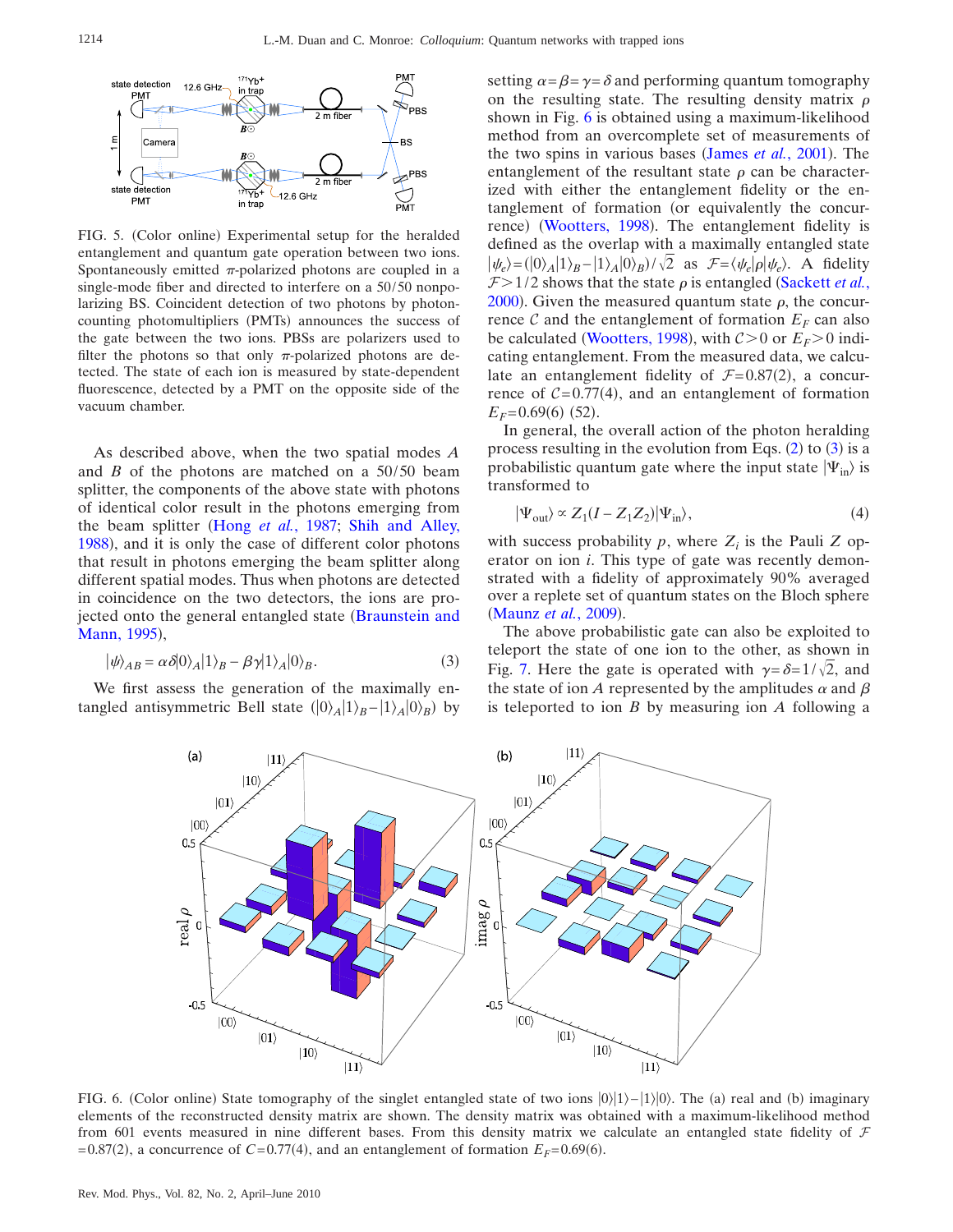<span id="page-7-0"></span>

FIG. 7. Space-time schematic of the teleportation protocol. Each ion is first initialized to  $|0\rangle$  by optical pumping. At time  $t_1$ the state to be teleported  $\alpha|0\rangle + \beta|1\rangle$  is written to ion *A* and the known state  $|0\rangle + |1\rangle$  is written to ion *B* through appropriate rotation operators  $R(\theta, \phi)$  on the Bloch sphere, with  $R(\theta, 0)$  $\equiv R_y(\theta)$  and  $R(\theta, \pi/2) \equiv R_x(\theta)$ . At time  $t_2$ , synchronized laser pulses excite each atom, and the frequencies of the emitted photons are entangled with the respective ion qubits following Fig. [2.](#page-4-0) The two photons interfere at a beam splitter, and coincident detection of the emerging photons at time  $t_3$  heralds the production of the entangled state of Eq. ([3](#page-6-2)) with  $\delta = \gamma = 1/\sqrt{2}$ . Following successful entanglement, ion *A* is coherently rotated at time  $t_4$  through the operator  $R_y(\pi/2)$  and measured in the *z*-basis at time  $t_5$ . Finally, depending on the measurement result, rotation operators conditioned upon the measurement result are applied to ion *B* at time  $t<sub>6</sub>$  to complete the teleportation of the original quantum state from *A* to *B*.

 $\pi/2$  rotation of its qubit. Based on this measurement, an appropriate rotation is then applied to ion *B*, thus recovering the original qubit on ion *B*. This probabilistic teleportation protocol was implemented on a pair of  $171\text{Yb}^+$ ions separated by  $\sim$ 1 m, with an averaged fidelity of 90% ([Olmschenk](#page-16-20) et al., 2009). Figure [8](#page-7-1) shows the tomographically measured density matrices of six teleported states distributed on the Bloch sphere, with the input states listed below each entry.

#### **D. Errors and success probabilities**

The observed remote ion-ion entanglement and teleportation fidelities are consistent with known experimental errors. The primary contributions to the error are imperfect state detection (3%), spatial mode mismatch on the beam splitter  $(6\%)$ , and detection of  $\sigma$ -polarized light due to the finite solid angle of collection and misalignment of the magnetic field  $(<2\%)$ . Other sources, including imperfect state preparation, pulsed excitation to the wrong atomic state, dark counts of the PMT leading to false coincidence events, and multiple excitation due to pulsed laser light leakage, are each estimated to contribute to the overall error by much less than 1%. Micromotion at the rf-drive frequency of the ion trap, which alters the spectrum of the emitted photons and can degrade the quantum interfer-

<span id="page-7-1"></span>

FIG. 8. Tomography of the teleported quantum states. The reconstructed density matrices  $\rho$  for the six unbiased basis states teleported from ion *A* to ion *B*: (a)  $|\psi_{\text{ideal}} = 1/\sqrt{2}(|0\rangle + |1\rangle)$  teleported with fidelity  $\mathcal{F} = 0.91(3)$ , (b)  $|\psi_{\text{ideal}} = 1/\sqrt{2}(|0\rangle - |1\rangle)$  teleported with fidelity  $\mathcal{F} = 0.88(4)$ , (c)  $|\psi\rangle_{\text{ideal}} = 1/\sqrt{2(|0\rangle + i|1\rangle)}$  teleported with fidelity  $\mathcal{F} = 0.92(4)$ , (d)  $|\psi\rangle_{\text{ideal}} = 1/\sqrt{2(|0\rangle - i|1\rangle)}$  teleported with fidelity  $\mathcal{F}$ = 0.91(4), (e)  $|\psi\rangle$ <sub>ideal</sub>=|0) teleported with fidelity  $\mathcal{F}$ = 0.93(4), and (f)  $|\psi\rangle$ <sub>ideal</sub>=|1) teleported with fidelity  $\mathcal{F}$ = 0.88(4). These measurements yield an average teleportation fidelity  $F= 0.90(2)$ . The data shown comprise a total of 1285 events in 253 h.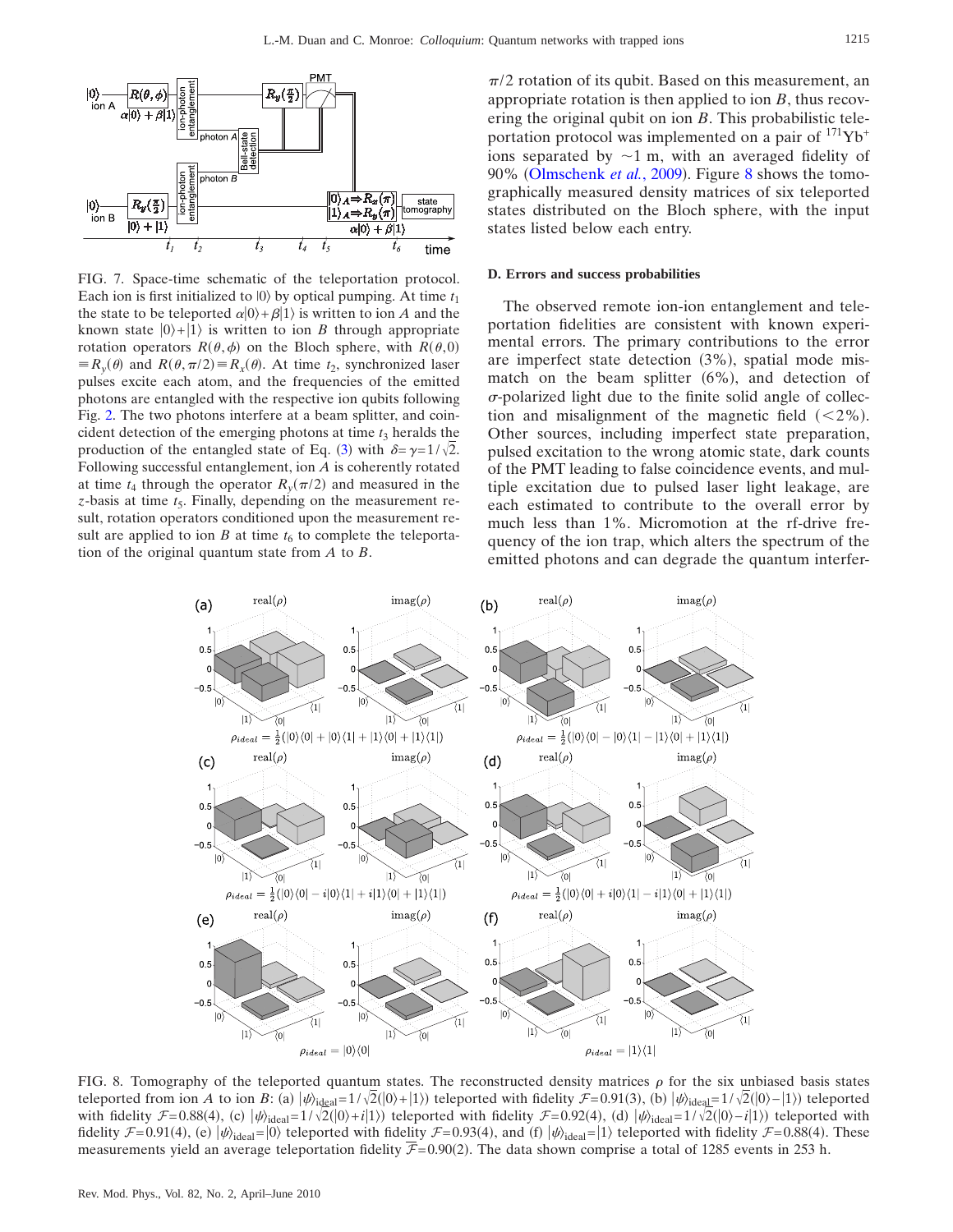ence, is expected to contribute to the overall error by less than 1%.

This quantum linkage is a heralded probabilistic process. The net probability *p* for the success of the gate operation in the experiments is

<span id="page-8-0"></span>
$$
p = \frac{1}{4} [p_{\pi} \eta T_{\text{fiber}} T_{\text{optics}} \xi \eta_c]^2 \approx 2.2 \times 10^{-8},\tag{5}
$$

where  $p_{\pi}$ =0.5 is the fraction of photons with the correct polarization (half are filtered out as being produced by  $\sigma$ decays),  $\eta = 0.15$  is the quantum efficiency of each PMT,  $T_{\text{fiber}} = 0.2$  is the coupling and transmission of each photon through the single-mode optical fiber,  $T_{\text{optics}} = 0.95$  is the transmission of each photon through the other optical components,  $\xi = 1 - 0.005 = 0.995$ , with 0.005 the branching ratio from the  $2P_{1/2}$  state to the  ${}^{2}D_{3/2}$  level, and  $\eta_c$ = 0.02 is the collection efficiency of the photons, given by the solid angle of the collection optics.

In the above experiments, the attempt rate was limited to about 75 kHz due to the time required for the initial microwave pulse for state preparation. This resulted in about one successful gate operation every 12 min. However, the expression for the success probability *p* reveals multiple ways to substantially increase the success rate. The most dramatic improvement would be to increase the effective solid angle of collection, which, for instance, could be accomplished with high numerical aperture optics or by surrounding each ion with an optical cavity. In the latter case, the collection efficiency can be as high as  $\eta_c \sim 2C/(1+2C)$  (Luo *[et al.](#page-16-24)*, [2009](#page-16-24)), where  $C = g^2 / \kappa \gamma$  is the single-atom cooperativity parameter;  $g$  is the ion-cavity coupling rate,  $\kappa$  is the cavity decay rate, and  $\gamma$  is the ion spontaneous emission rate. For a cavity in the intermediate coupling region with  $C \sim 1$ , the collection efficiency can be improved to  $\eta_c \sim 67\%$ . In addition, photons emerging from a cavity mode will efficiently couple to a single-mode fiber (coupling efficiencies of  $T_{\text{fiber}} \sim 90\%$  have been achieved in many experiments). The use of such a cavity could thus increase the gate success probability by a factor of  $\sim 10^5$ over current experiments. The detection efficiency  $\eta$  can be improved substantially with specialized solid-state or superconducting photon detectors (Miller et al.[, 2003](#page-16-25)), although speed and dark-count parameters must also be considered. Finally, the prefactor  $1/4$  appearing in the success probability of Eq.  $(5)$  $(5)$  $(5)$  can be improved to 1/2 by resolving the frequency components behind each arm of the beam splitter and detecting appropriate coincident events with four PMTs ([Braunstein and Mann, 1995;](#page-15-23) [Michler](#page-16-26) et al., 1996). Considering all of these improvements, it may be possible in the future to reach gate success probabilities of  $p>10^{-2}$ . Such experimental improvements would dramatically impact the scalability of probabilistic ion or photon networks.

# **III. THEORETICAL SCALING TOWARD LARGE-SCALE QUANTUM NETWORKS**

From Sec. II, we see that a number of basic steps for trapped ion photonic quantum networks have been

Rev. Mod. Phys., Vol. 82, No. 2, April–June 2010

demonstrated in small systems consisting of a few qubits. In this section, we review several methods to scale the current experimental system toward realization of large quantum networks. In Sec. III.A, we show how to realize a quantum repeater network based on probabilistic entanglement between remote ions. Second, we show that a telequantum-computational network can be realized in an efficient fashion exclusively with probabilistic gate operations even when the gate success probability is well below unity. Third, we review a hybrid approach toward large-scale quantum networks especially suited to trapped ion qubits, where both local deterministic gates and remote probabilistic entanglement are used. This hybrid approach exhibits a more favorable scaling law and thus allows even smaller gate success probabilities  $(p \le 1)$ . Given the availability of local deterministic gates for the trapped ions through the Coulomb interaction, this hybrid approach may offer a more practical method for building future networks of large sizes.

## **A. An extension of the DLCZ scheme for the quantum repeater network with trapped ions**

The DLCZ scheme for the implementation of a quantum repeater network was initially designed with atomic ensembles as the quantum nodes (Duan *et al.*[, 2001](#page-15-5)). There are two key features of this scheme: first is a particular interaction configuration between light and atoms that entangles a photon with a collective mode in the atomic ensemble. This involves a collective enhancement of the interaction that substantially increases the signal-to-noise ratio but because this is unique to a particle ensemble system it does not carry over to singleparticle nodes. The second feature of the DLCZ scheme is its inherent insensitivity to the dominant source of experimental noise in practical experimental systems. As opposed to the original quantum repeater protocol ([Briegel](#page-15-0) et al., 1998), where every source of noise must have a level below an error threshold of approximately a few percent, the DLCZ scheme can tolerate very high levels of photon loss. However, other sources of noise such as detector dark counts must still be below more strict error thresholds.) In atomic ensembles, photon loss occurs with a probability typically greater than 50%, yet can still be efficiently scaled to large communication distances.

We can readily extend the DLCZ scheme for a quantum repeater network to single particles (single trapped ions here) as the quantum nodes while maintaining the insensitivity to the dominant source of noise. As shown in Sec. II, one can generate entanglement between remote ions, with a success probability *p*, encompassing all sources of photon losses, from finite collection solid angle, fiber coupling, absorption, and finite detector efficiencies. Using the same light-atom interaction interface, one can also connect two segments of entanglement to double the communication distance as shown in Fig. [9.](#page-9-0) The success probability for the entanglement connection, denoted by  $p_c$ , can be somewhat higher than  $p_c$ as the entanglement connection operation applies to two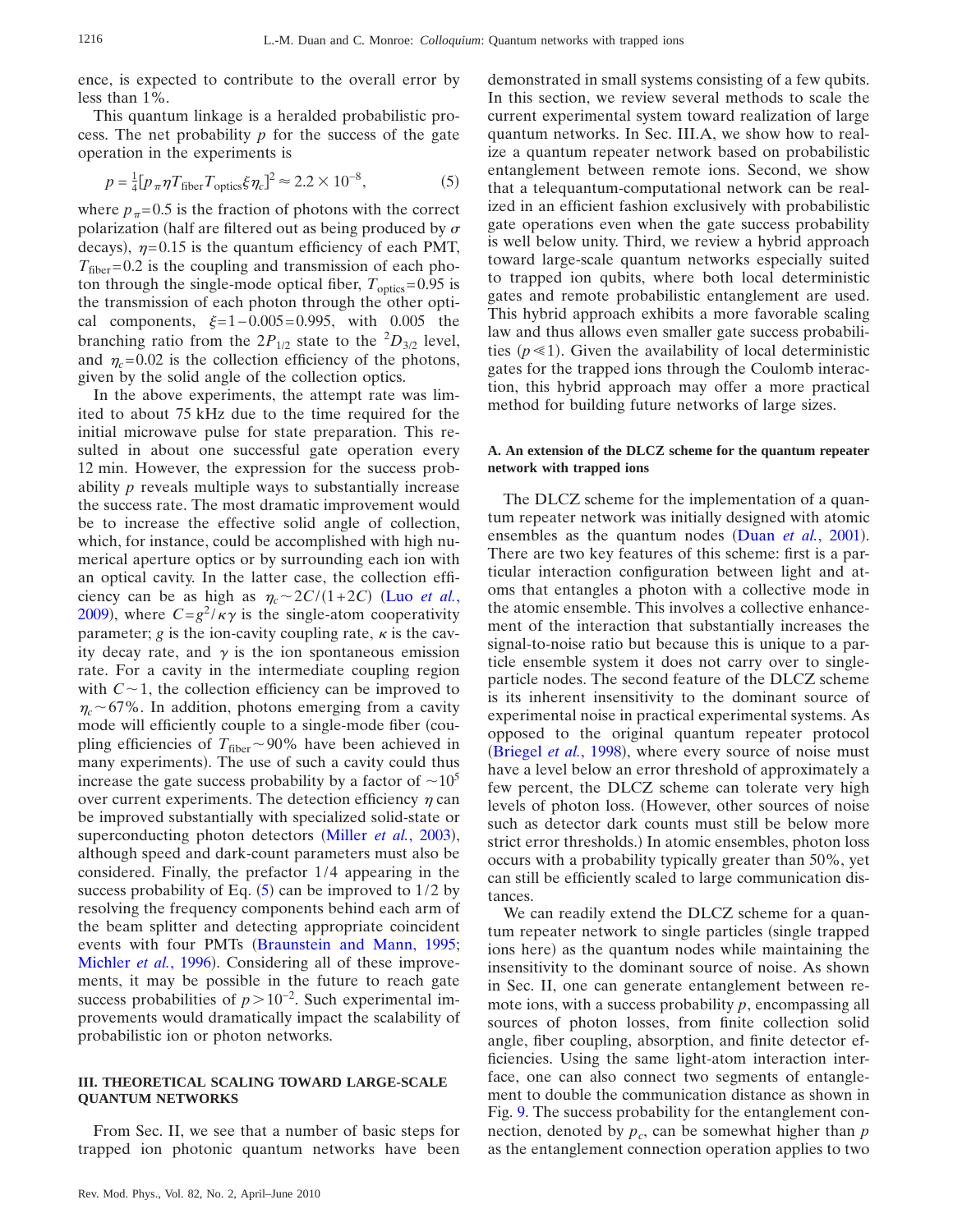<span id="page-9-0"></span>

FIG. 9. (Color online) Illustration of construction of a quantum repeater network through probabilistic entangling operations.

local ions and can thus avoid photon loss in the communication channel. For each step of the connection, the communication distance *L* is doubled, so the recursion relation for *L* is  $L_i = 2L_{i-1}$  for the *i*th step. The connection succeeds with a probability  $p_c$ , so we need in average to repeat the connection  $1/p_c$  times for a successful event. The recursion relation for the preparation time is given by  $T_i \sim (1/p_c) T_{i-1}$ . Combining these two recursion relations, we obtain the scaling

$$
T \sim T_0 (L/L_0)^{\log_2(1/p_c)},\tag{6}
$$

where  $T_0 \sim t_a/p$  is the preparation time of entanglement over an initial segment of length  $L_0$ , with  $t_a$  denoting the time for each entangling attempt. With ensembles, the scaling is instead given by

$$
T \sim T_0 (L/L_0)^{(1/2) \log_2 (L/L_0) + \log_2 (1/p_c - 1) + 5/2}
$$

(Duan *et al.*[, 2001](#page-15-5)). . The additional factor  $(1/2)log_2(L/L_0) + 5/2$  in the exponent arises from the postselection in each step necessary to eliminate double excitations in the ensemble. With single ions, however, there are no double excitations and thus no postselection (although it is still probabilistic). This is the key advantage of using single ions as repeater nodes. The price for this more favorable scaling is that the connection efficiency  $p_c$  is typically much smaller for single ions compared with atomic ensembles because there is no collective enhancement effect for single particles. Although the scaling given above is a polynomial in both the distance *L* and the inverse of the success probability  $1/p_c$ , the success probability  $p_c$  should not be too low to have a practical scaling exponent (a value of a few percent appears tolerable). Such a success probability will require special optical elements such as an optical cavity or high numerical aperture optics, as discussed in Sec. II.D. Alternatively, one can apply local deterministic gates to adjacent ions to connect different segments of ion entanglement as covered below.

## **B. Quantum computational network with exclusively probabilistic quantum gates**

As discussed in Sec. II, with an appropriate laser-ion interaction configuration, we can realize probabilistic quantum gates on remote ions (Duan *et al.*[, 2006;](#page-15-11) [Maunz](#page-16-19) et al.[, 2009](#page-16-19)). As a gate keeps track of information of the

input states, it is more powerful than a probabilistic entangling operation. With entangling operations, we can establish entangled states over long distance associated with the quantum repeater network; with probabilistic gate operations, we can realize a fully functional quantum computation network, which allows generation of any entangled states distributed over many remote parties. Similar to the probabilistic entangling operations, the probabilistic gates are inherently robust to noise in the sense that the dominant noise in the experimental system represented by the photon loss only contributes to a finite probability of the gate failure and does not degrade the gate fidelity when it succeeds. Quantum computation with probabilistic gates thus tolerates this dominant noise at a much higher level. One can show that scalable quantum computation can be built up solely based on the probabilistic gates. Compared with the deterministic gates, the additional overhead (such as the number of qubit manipulations) for quantum computing with probabilistic gates scales only polynomially with both the size of the computation and the inverse of the gate success probability ([Duan and Raussendorf,](#page-15-24) [2005;](#page-15-24) Lim et al.[, 2006](#page-16-27)).

Here we explain how to build a quantum computational network with the probabilistic measurement gate, following the approach of [Duan and Raussendorf](#page-15-24) (2005) and [Duan](#page-15-11) et al. (2006). The probabilistic measurement gates on remote ions, reviewed in Sec. IV and realized recently in experiments ([Maunz](#page-16-19) *et al.*, 2009; [Olmschenk](#page-16-20) et al.[, 2009](#page-16-20)), are based on the interference of photonic qubits stored in the frequency (color) of the photons. There are other proposals for the implementation of probabilistic gates using atomic qubits ([Barrett and Kok,](#page-15-25) [2005;](#page-15-25) Duan *et al.*[, 2005;](#page-15-26) Lim *et al.*[, 2006](#page-16-27)). However, the probabilistic measurement gate of [Duan](#page-15-11) et al. (2006) has several advantages in terms of experimental requirements:

- Optical frequency qubits are used to connect and entangle matter qubits at distant locations. The two states comprising this optical qubit have the same polarization but differ in frequency by the atomic hyperfine splitting (typically in the microwave region). These closely spaced frequency components have basically zero dispersion in typical optical paths; thus this optical qubit is highly insensitive to phase jitter inherent in optical interferometers.
- The gate scheme does not require interferometric stabilization of the optical path lengths to near or within an optical wavelength.
- The motion of the atomic qubits need not be confined to within an optical wavelength (the Lamb-Dicke regime).

As outlined in Sec. II, the probabilistic measurement gate projects the ion states to the eigenspace of the operator  $Z_1Z_2$ , where  $Z_i$  represents the Paul phase flip operator acting on the qubit states of the *i*th ion [Eq. ([4](#page-6-3))].

Various sources of noise in the experimental system lead to a finite (and typically small) gate success prob-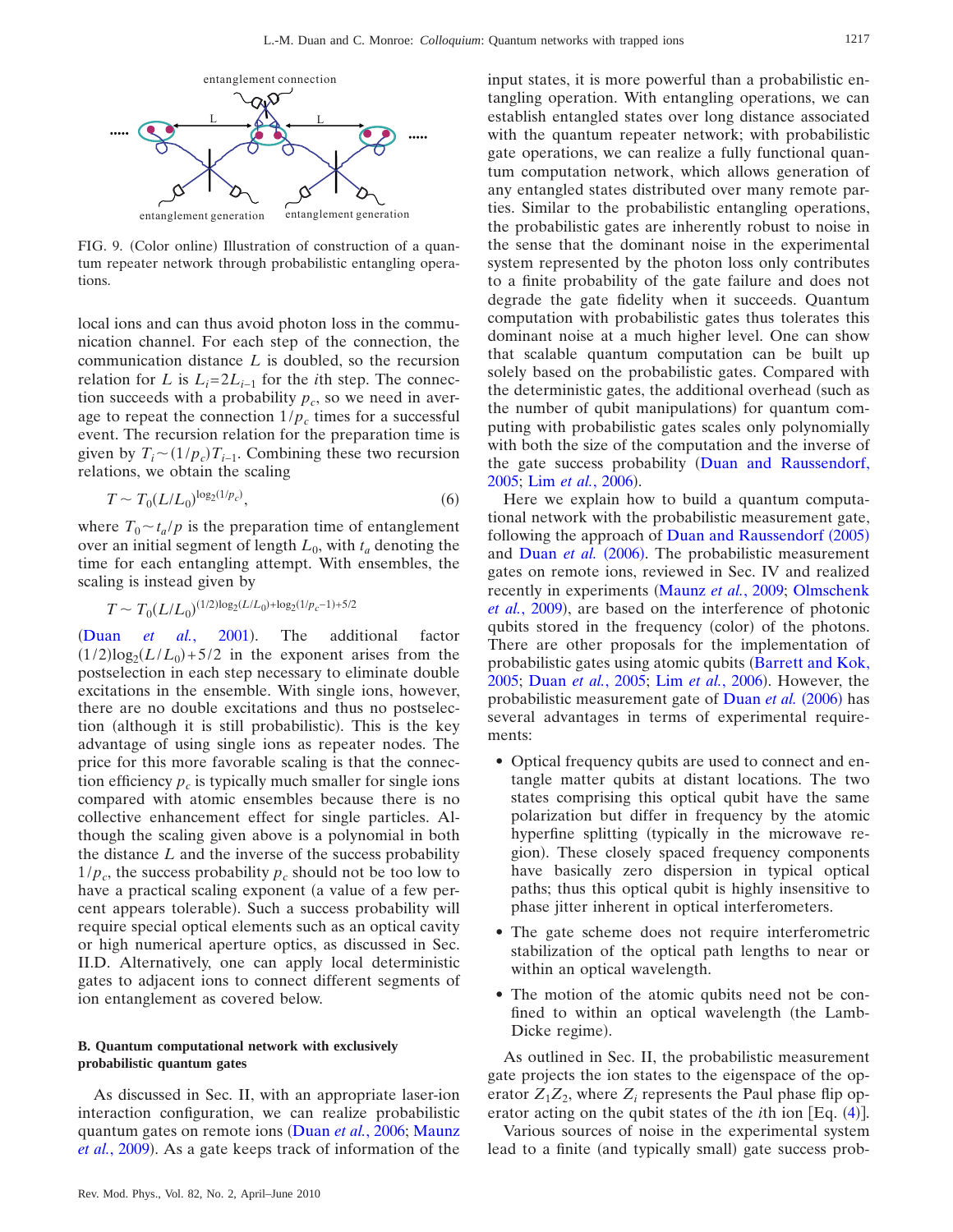ability *p*. The single-bit operations can be done for single ions with a very high precision, so we neglect their error in the following. The probabilistic measurement gates, together with single-bit operations, are then enough for efficient construction of universal quantum computation. To prove this result, it is most convenient to use the cluster-state approach to quantum computa-tion ([Raussendorf and Briegel, 2001](#page-16-28)). In the cluster-state approach, universal quantum computation can be realized through a combination of single-bit operations together with the preparation of a particular many-body entangled state, which is typically chosen as the twodimensional (2D) cluster state. In the ion system, as we get single-bit operations almost for free, our task reduces to how to efficiently construct a large-scale 2D cluster state with the probabilistic measurement gates. The construction of the 2D cluster state in the following is divided into two steps: first we show how to efficiently prepare a one-dimensional (1D) cluster state from the probabilistic measurement gates using the divide and conquer method and then we give a construction to efficiently generate 2D cluster states from the 1D chains.

With respect to a given lattice geometry, the cluster state is defined as coeigenstates of all operators *Ai*  $=X_i \Pi_j Z_j$ , where *i* denotes an arbitrary lattice site and *j* runs over all the nearest neighbors of the site  $i$  ([Briegel](#page-15-27) [and Raussendorf, 2001](#page-15-27)).  $X_i$  and  $Z_j$  denote the Pauli spin and the phase flip operators on the qubits at the sites *i*,*j*, respectively. One can easily check that all operators *Ai* commute with each other, and they are referred to as the stabilizer operators. The properties of the cluster state can be conveniently explained by studying the corresponding set of stabilizer operators. In our construction of lattice cluster states with probabilistic *ZZ* measurement gates, we make use of the following properties of the *ZZ* gate on the cluster states. (1) If one starts with two qubits (atoms) in a product state given by the coeigenstate of  $X_1$  and  $X_2$  (it is thus also an eigenstate of  $X_1X_2$ ), after a  $ZZ$  measurement, the state is projected to an eigenstate of  $Z_1Z_2$ . As the measurement operator  $Z_1Z_2$  commutes with  $X_1X_2$ , the final state is still an eigenstate of  $X_1X_2$  (but not of  $X_1$  and  $X_2$  anymore). The state after measurement is thus a coeigenstate of the stabilizer operators  $Z_1Z_2$  and  $X_1X_2$ , which is equivalent to the two-qubit cluster state under a single-bit rotation that exchanges  $Z_2$  and  $X_2$ . (2) Assume that one has prepared two 1D cluster chains, each of *n* qubits. The stabilizer operators for the boundary qubits  $n$  and  $n+1$  of the two chains are denoted by  $X_n Z_{n-1}$  and  $X_{n+1} Z_{n+2}$ , respectively. Similar to the argument in property (1), a *ZZ* measurement of these two boundary qubits generates the new stabilizer operators  $Z_n Z_{n+1}$  and  $X_n X_{n+1} Z_{n-1} Z_{n+2}$  (the initial stabilizer operators  $X_n Z_{n-1}$ and  $X_{n+1}Z_{n+2}$  are destroyed by the measurement, but their product  $X_n X_{n+1} Z_{n-1} Z_{n+2}$  is preserved as it commutes with the measurement operator  $Z_n Z_{n+1}$ ). This operation actually connects the two chains into a cluster state of  $2n-1$  qubits. (The central qubits *n* and  $n+1$  together represent one logic qubit with the encoded *XL*

<span id="page-10-0"></span>

FIG. 10. Illustration of the three properties of the cluster states which are important for our construction of such states with the probabilistic entangling gates: (a) extend cluster states with ZZ measurement gates, (b) recover cluster states by removing bad qubits, and (c) shrink cluster states for more com-plicated links [see [Duan and Raussendorf](#page-15-24) (2005)].

 $=X_nX_{n+1}$  and  $Z_L = Z_n$  or  $Z_{n+1}$ . One can measure the single-bit operator  $X_{n+1}$  to reduce the encoded operators  $X_L$  and  $Z_L$  to  $X_n$  and  $Z_n$ . (3) If we destroy the state of an end qubit of an *n*-qubit cluster chain, for instance, through an unsuccessful attempt of the *ZZ* measurement, we can remove this bad qubit by performing a *Z* measurement on its neighboring qubit and recover a cluster state of  $n-2$  qubits. (4) We can shrink a cluster state by performing an even number of *X* measurements on the connecting qubits. The last two properties can be explained in a similar way by looking at the transformation of the set of stabilizer operators through the measurement, and the detailed explanation can be found in Hein *[et al.](#page-15-28)* (2006). The above properties of the cluster states are shown in Fig. [10.](#page-10-0)

If we have generated two sufficiently long cluster chains each of  $n_0$  qubits, we can try to connect them through a probabilistic *ZZ* gate. If this attempt fails, through property (2), we can recover two  $(n_0-2)$ -qubit cluster chains through a *Z* measurement and try to connect them again. As one continues with this process, the average number of qubits in the connected chain is then given by  $n_1 = \sum_{i=0}^{n_0/2} (2n_0 - 1 - 4i) p (1 - p)^i \approx 2n_0 - 1$  $-4(1-p)/p$ , where the last approximation is valid when  $e^{-n_0 p/2}$  ≤ 1. As a result, the average chain length increases if  $n_0 > n_c$  ≡ 4(1−*p*)/*p*+1. We can iterate these connections to see how the computational overhead scales with the qubit number *n*. We measure the computational overhead in terms of the total computation time and the total number of attempts for the *ZZ* gates. For the *r*th  $(r \ge 1)$  round of successful connection, the chain length  $n_r$ , the total preparation time  $T_r$ , and the total number of attempts *Mr* scale in a manner that can be obtained from the recursion relations  $n_r \approx 2n_{r-1}-n_c$ ,  $T_r \approx T_{r-1}+t_a/p$ , and  $M_r \approx 2M_{r-1} + 1/p$ , respectively. In writing the recursion relation for  $T_r$ , we have assumed that two cluster chains for each connection are prepared in parallel, and we neglect the time for single-bit operations  $(t_a)$  denotes the time for each attempt of the ZZ gate). From the above recursion relations, we conclude that if we can prepare cluster chains of  $n_0$   $(n_0 > n_c)$  qubits in time  $T_0$ with  $M_0$  attempts of the probabilistic gates, for a large cluster state, the preparation time *T* and the number of attempts *M* scale with the chain length *n* as  $T(n) \approx T_0$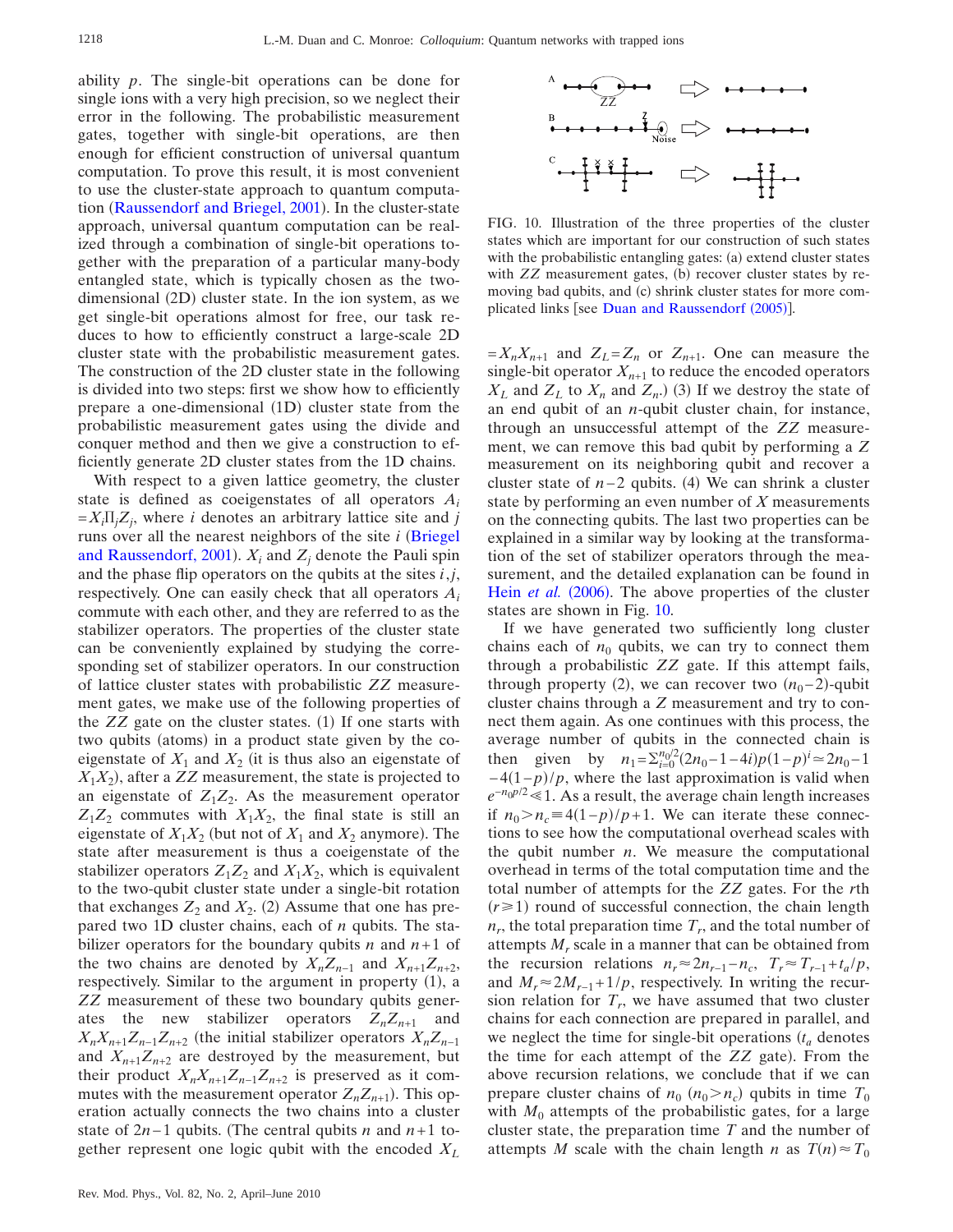*+*( $t_a/p$ )log<sub>2</sub>[( $n - n_c$ )/( $n_0 - n_c$ )] and *M*( $n$ )≈( $M_0 + 1/p$ )( $n$  $-n_c$ )/ $(n_0 - n_c) - 1/p$ .

In the above we have shown that if one can prepare cluster chains longer than some critical length  $n_c$ , one can generate large-scale 1D cluster states very efficiently. The problem then reduces to how to efficiently prepare cluster chains up to the critical length  $n_c$ . If one wants to prepare an *n*-qubit cluster chain, we propose to use a repeater protocol which divides the task into *m*  $=$ log<sub>2</sub> *n* steps: for the *i*th  $(i=1,2,...,m)$  step, we attempt to build a 2*<sup>i</sup>* -bit cluster state by connecting two 2*<sup>i</sup>*−1-bit cluster chains through a probabilistic *ZZ* gate. If such an attempt fails, we discard all qubits and restart from the beginning. For the *i*th step, the recursion relations for the preparation time  $T_i$  and the number of attempts  $M_i$ are given by  $T_i \approx (1/p)(T_{i-1}+t_a)$  and  $M_i \approx (1/p)(2M_{i-1})$ +1), which, together with  $T_1 \approx t_a / p$  and  $M_1 \approx 1 / p$ , give the scaling rules  $T(n) \approx t_a (1/p)^{\log_2 n}$  and  $M(n)$  $\approx (2/p)^{\log_2 n}/2$ . The cost is more significant, but it is still a polynomial function of *n*. The scaling in this repeater protocol compares favorably with the exponential scaling  $T(n) \sim M(n) \sim (1/p)^{n-1}$  in the direct protocol, where to construct an *n*-qubit cluster chain one requires the *n* − 1 *ZZ* gates to succeed simultaneously.

To generate a cluster chain of a length  $n > n_c$ , we combine the repeater protocol and the connect-and-repair protocol to get more efficient scaling. First, we use the repeater protocol to generate  $n_0$ -qubit chains with  $n_0$ slightly larger than  $n_c$ . For instance, we can take  $n_0 = n_c$  $+1$ , which is a close-to-optimal choice. Then, it is straightforward to use the connect-and-repair protocol to further increase the length of the cluster starting from the  $n_0$ -qubit chains. Combining the scalings for these two protocols, we get the overall scaling rules for *T* and *M* when  $n > n_c$ ,

<span id="page-11-2"></span><span id="page-11-1"></span>
$$
T(n) \approx t_a (1/p)^{\log_2(n_c+1)} + (t_a/p) \log_2(n - n_c),\tag{7}
$$

$$
M(n) \approx (2/p)^{\log_2(n_c+1)}(n-n_c)/2.
$$
 (8)

We have shown that for any success probability *p* of the probabilistic entangling gate, 1D cluster states of arbitrary length can be created with efficient scaling. For universal quantum computation, however, such 1D cluster states are not sufficient. They need to be first connected and transformed into 2D cluster states (for instance, with a square lattice geometry). It is not obvious that such a connection can be done *efficiently*. First, in the connect-and-repair protocol, when an attempt fails, we need to remove the end qubits and all of their neighbors. This means that in a 2D geometry the lattice shrinks much faster to an irregular shape in the events of failure. Furthermore, a more serious obstacle is that we need to connect many more boundary qubits if we want to join two 2D cluster states. For instance, for a square lattice of *n* qubits, the number of boundary qubits scales as  $\sqrt{n}$  (which is distinct from a 1D chain). If we need to connect all the corresponding boundary qubits of the two parts, the overall success probability is exponentially small.

<span id="page-11-0"></span>

FIG. 11. Illustration of the steps for construction of the twodimensional square lattice cluster states from a set of cluster chains. (a) Construction of the basic + shape states from cluster chains by applying a *ZZ* gate to connect the two middle qubits and an  $X$  measurement on one middle qubit to remove it.  $(b)$ and (c) Construction of the square lattice cluster state from the + shape states through probabilistic *ZZ* measurement gates along the legs and *X* measurements to remove the remaining redundant qubits. See [Duan and Raussendorf](#page-15-24) (2005) for a similar construction with the controlled phase flip gates.

To overcome this problem, we introduce a method which enables efficient connection by attaching a long leg (a 1D cluster chain) to each boundary qubit of the 2D lattice. The protocol is divided into the following steps. First, we try to build  $a + shape$  cluster state by probabilistically connecting two cluster chains each of length  $2n_l+1$  (the value of  $n_l$  is specified below). This can be done through the probabilistic *ZZ* gate together with a simple Hadamard gate *H* and an *X* measurement, as shown in Fig.  $11(a)$  $11(a)$  and explained in its caption. With on average  $1/p$  repetitions, we get a + shape state with the length of each of the four legs given by  $n_l$ . We use the  $+$ shape state as the basic building blocks of large-scale 2D cluster states. In the  $+$  shape state, we have attached four long legs to the center qubit. The leg qubits serve as ancilla to generate near-deterministic connection from the probabilistic *ZZ* gates. The key idea here is that if we want to connect two center qubits, we always start the connection along the end qubits of one of the legs (see Fig. [11](#page-11-0)). If such an attempt fails, we can delete two end qubits and try the connection again along the same legs. If the leg is sufficiently long, we can almost certainly succeed before we reach (destroy) the center qubits. When we succeed and if there are still redundant leg qubits between the two center ones, we can delete the intermediate leg qubits by performing simple singlebit  $X$  measurements on all of them [see Figs.  $10(c)$  $10(c)$  and [11](#page-11-0) for the third property of the cluster state]. With such a procedure, we can continuously connect the center qubits and form any complex lattice geometry [see the illustration for construction of the square lattice state in Figs.  $11(b)$  $11(b)$  and  $11(c)$ ]. What is important here is that after each time of connection of the center qubits, in the formed new shape, we still have the same length of an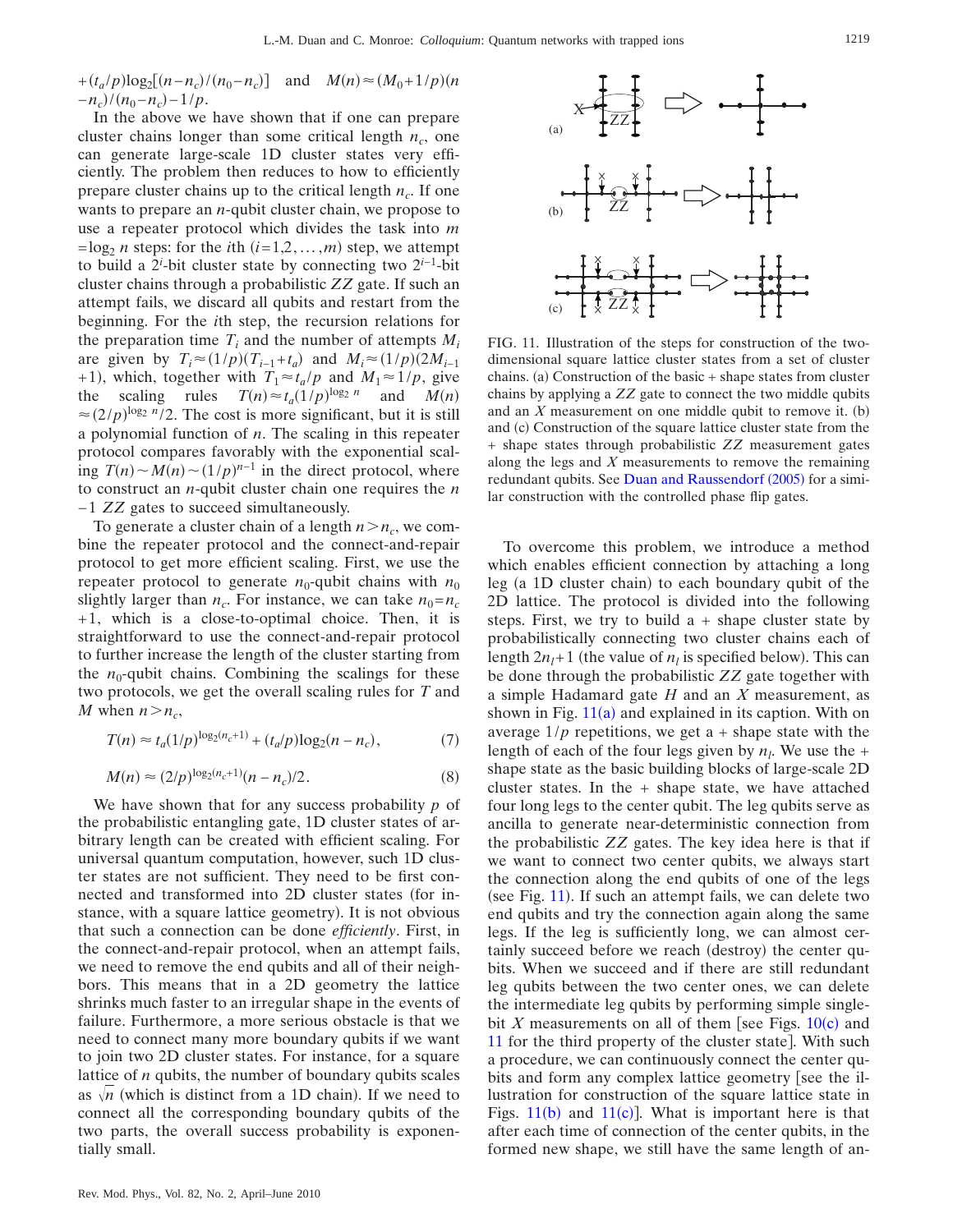cillary legs on all the boundary qubits, which enables the succeeding near-deterministic connection of these new shapes.

Now we investigate for the 2D case how the computational overhead scales with the size of the cluster state. If the ancillary legs have length  $n_l$ , for each connection of two center qubits, we can try at most  $n_l/2$  times of the probabilistic *ZZ* gates, and the overall success probability is given by  $p_c=1-(1-p)^{n_l/2}$ . If we want to build a square lattice cluster state of *N* qubits, we need about 2*N* times of connections of the center qubits (there are about 2N edges in an N-vertex square lattice). The probability for all these connections to be successful is given by  $p_c^{2N}$ . We require that this overall success probability is sufficiently large with  $p_c^{2N} \ge 1 - \epsilon$ , where  $\epsilon$  is a small number characterizing the overall failure probability. From that requirement, we find  $n_l \approx (2/p) \ln(2N/\epsilon)$ . To construct a square lattice cluster state of *N* qubits, we need to consume  $N +$  shape states, and each of the latter requires on average 2/*p* cluster chains with a length of  $2n<sub>l</sub>+1$  qubits. So we need in total  $2N/p$  cluster chains, each of  $2n_1+1$  bits, which can be prepared in parallel with  $(2N/p)M(2n_l+1)ZZ$  attempts within a time period *T*( $2n_l+1$ ) [see Eqs. ([7](#page-11-1)) and ([8](#page-11-2)) for expressions of *M*(*n*) and  $T(n)$ ]. This gives the resources for preparation of all the basic building blocks (the chains). Then we need to connect these blocks to form the square lattice. We assume that the connections of all the building blocks are done in parallel. The whole connection takes on average 2*N*/*p ZZ* attempts and consumes a time at most  $t_a/p \ln(2N/\epsilon)$ . Summarizing these results, the temporal and operational resources for preparation of an *N*-bit square lattice cluster state are given by

$$
T(N) \approx t_a (1/p)^{\log_2(4/p-2)} + \frac{t_a}{p} \ln(2N/\epsilon)
$$

$$
+ \frac{t_a}{p} \log_2 \left(\frac{4}{p} [\ln(2N/\epsilon) - 1] \right), \tag{9}
$$

$$
M(N) \approx (2/p)^{2 + \log_2(4/p - 2)} N[\ln(2N/\epsilon) - 1] + 2N/p. \quad (10)
$$

In the 2D case, the temporal and the operational overhead still shows efficient scaling with the qubit number *N*, logarithmically for  $T(N)$  and  $N \ln(N)$  for  $M(N)$ . Their scalings with  $1/p$  are almost the same as in the 1D case except for an additional factor of  $1/p^2$  for  $M(N)$ . Through some straightforward variations in the above method, it is also possible to efficiently prepare any complicated graph state using probabilistic *ZZ* gates.

Values of  $T(N)/t_a$  and  $M(N)$  are listed in Table [I](#page-12-0) under several different success probabilities *p* with the qubit number  $n=10^9$  and the overall failure probability  $\epsilon$  $\sim$ 10<sup>-4</sup>. If we take the current experimental value of *p*  $\sim$  2 × 10<sup>-8</sup>, we get ridiculously large numbers for  $T(N)/t_a$ and  $M(N)$ . Although their scaling with  $N$  is still polynomial, the large prefactor  $(1/p)^{\log_2(4/p-2)}$  makes the requirements totally impractical. With near-future improvement of the experimental technology, in particular,

<span id="page-12-0"></span>TABLE I. List of the preparation time  $T(N)$  (in units of pulse cycle  $t_a$ ) and the total number of trials  $M(N)$  at different success probabilities *p* for generation of a 2D cluster state with the number of qubits  $N=10^9$  and the overall error probability  $\epsilon = 10^{-4}$ .

|            | $2 \times 10^{-8}$ | $10^{-4}$ | $10^{-2}$ | 5%        | 10%                 |
|------------|--------------------|-----------|-----------|-----------|---------------------|
| $T(N)/t_a$ | $10^{212}$         | $10^{61}$ | $10^{17}$ | $10^{8}$  | $1.8 \times 10^{5}$ |
| M(N)       | $10^{247}$         | $10^{85}$ | $10^{35}$ | $10^{24}$ | $10^{20}$           |

with a cavity in the intermediate coupling region to increase the photon collection and coupling efficiency, the success probability *p* could be pushed to the region of  $10^{-4}$ – $10^{-2}$ . With  $p \sim 10^{-2}$ , one can prepare cluster states of tens of qubits with  $T(N)/t_a \sim 10^8$  (which is about the preparation time in current experiments), but for *n*  $= 10^9$ , the required time  $T(n)/t_a \sim 10^{17}$  is still too large. Desired values of *p* would be 5% or above. With such a success probability, one can prepare arbitrarily large cluster states with the total time bounded by  $T(N)/t_a$  $\sim$  10<sup>8</sup>. Achieving such values of *p* requires significant improvement in all efficiencies for the photon collection, transmission, and detection. Different theoretical schemes for the probabilistic gates, for instance, using the type-I photon link instead of the type-II link ([Duan](#page-15-10) et al.[, 2004](#page-15-10)), can also help to increase the success probability.

# **C. A hybrid quantum network through local deterministic gates and remote probabilistic entanglement**

In Secs. III.A and III.B, we have shown that scalable quantum communication or computation networks can be realized in principle with probabilistic entangling gates. The required resources scale polynomially with the size of the network, and this cost is significant if the gate success probability is too small. In this section, we discuss an alternative approach to scalable quantum networks based on a combination of local deterministic gates and remote probabilistic entanglement, following the proposal of [Duan](#page-15-10) et al. (2004). This hybrid approach requires the ability to perform local deterministic gates on adjacent ions, whose fidelity must exceed appropriate error-correction thresholds. For the trapped ion system, given recent experimental advances ([Benhelm](#page-15-29) *et al.*, [2008;](#page-15-29) [Blatt and Wineland, 2008](#page-15-13)), it appears possible to meet such thresholds using local Coulomb gates. With this additional capability, the scaling for large-scale quantum networks becomes more efficient and realistic for even very small probabilistic gate success rates.

The simplest version of a hybrid trapped ion network consists of quantum registers, each with a pair of ions that can be manipulated separately with laser beams. To achieve sufficient individual addressing, the two ions in each register could be spatially resolved with tightly fo-cused laser beams ([Nägerl](#page-16-29) et al., 1999), spectrally re-solved using different ion isotopes or species ([Blinov](#page-15-30) *et* al.[, 2002;](#page-15-30) [Barrett](#page-15-31) et al., 2003), or the ions could be spatially separated in different trap regions where they can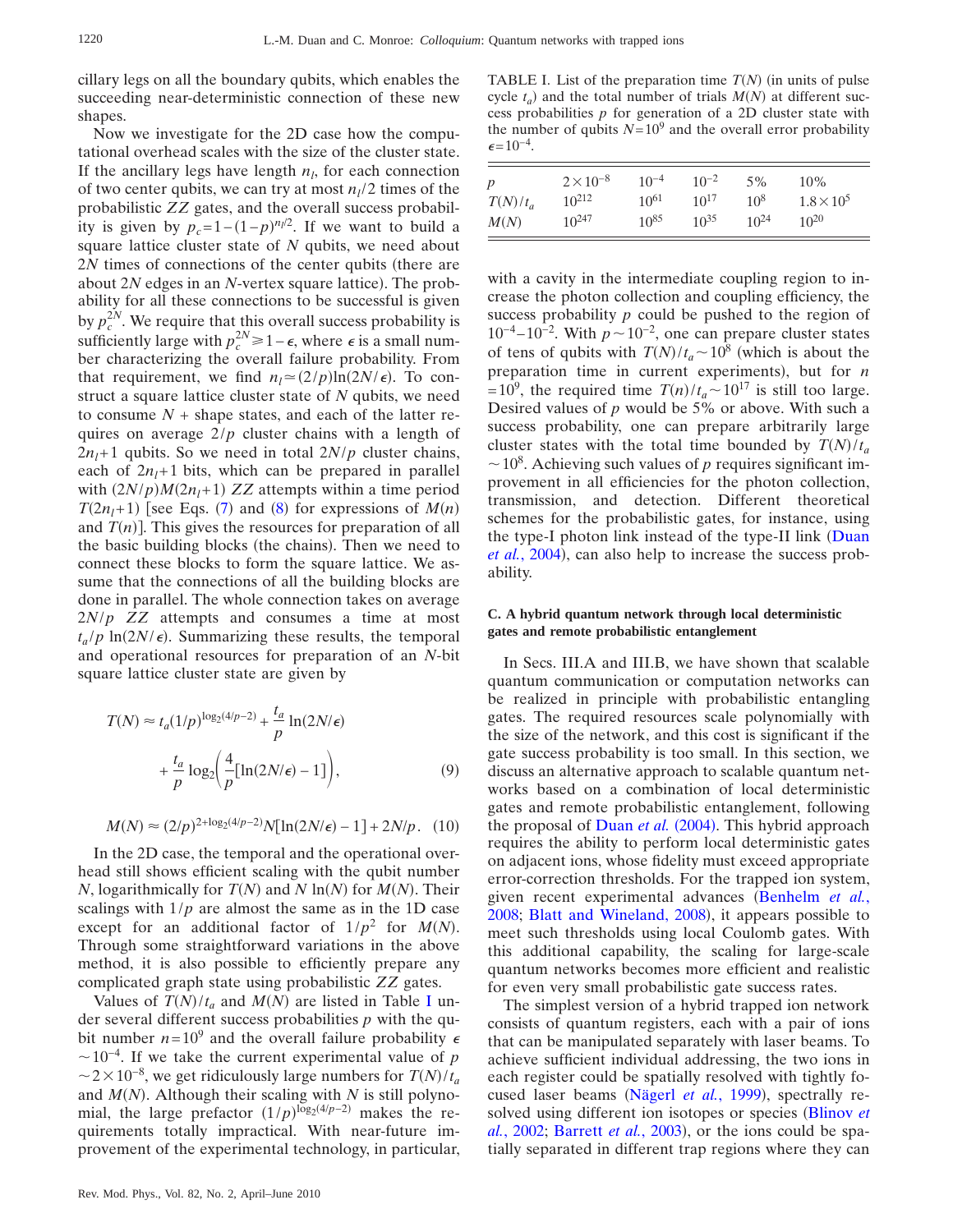<span id="page-13-0"></span>

FIG. 12. (Color online) Schematic of a quantum computational model based on a hybrid approach. The ancilla ions in different traps are entangled through the probabilistic entangling protocol. Deterministic gates on remote ions are constructed from the local Coulomb gates and the probabilistic remote entanglement.

be brought together for local Coulomb gates ([Kielpinski](#page-16-30) et al.[, 2002](#page-16-30)). Within each pair, one ion (the logic ion) encodes the quantum information and the second ion (the ancilla) allows the coupling to another ion pair through a probabilistic photonic entangling protocol. This probabilistic entanglement, combined with the local Coulomb gates within each pair, allows for an effective quantum gate between the remote logical qubits.

The resulting remote operation is deterministic because the probabilistic entangling operations can be done offline, and the failure of any individual entangling attempt does not destroy the computational quantum state carried by the logical ions. When the probabilistic entanglement protocols are attempted simultaneously between all registers, the offline waiting time scales only logarithmically with the number of registers:  $T_{\text{wait}}$  $\sim T_0 \ln(N)$ .

#### **1. Hybrid quantum computational network**

First, we show how to use this hybrid approach to construct a scalable quantum computational network. Figure [12](#page-13-0) shows the schematic setup. Different ion pairs can be in different traps that are separated with an arbitrary distance. Each qubit is represented by a pair of ions, denoted as *i* and *i'* for the logic ion and the ancilla ion, respectively. We need to perform deterministic quantum gates between two arbitrary logic ions in different traps. For this purpose, we assume that each ancilla ion is connected to a single-photon detector, possibly through an optical fiber. To entangle two ancilla ions, say, *i* and *j*, we pump both to excited electronic states with appropriate resonant laser beams. The resulting spontaneously emitted photons from these two ions are directed to single-photon detectors for a Bell-type collective measurement. For particular measurement results, the two ancilla ions  $i'$  and  $j'$  will be projected into a Bell state, which we denote as  $|\Phi\rangle_{i'j'} = (|01\rangle + |10\rangle)/\sqrt{2}$ (see Sec. III.C for the entangling protocol). Each entangling operation succeeds with a probability  $p_s$  (the probability to register the appropriate result), so we need to repeat this operation on average  $1/p_s$  times for a final successful confirmation of entanglement, with the total preparation time about  $t_a/p_s$ , where again  $t_a$  is the time for each individual entangling attempt. The logic and ancilla ions are individually resolved so that the probabilistic entangling operation on the ancilla ions does not influence the logic ions even if this entangling operation fails.

With assistance of the Bell state  $|\Phi\rangle_{i'j'}$ , we can achieve remote quantum controlled-NOT (CNOT) gates on the logic ions *i* and *j*. We assume that quantum CNOT gates can be realized on the local ions  $i$ ,  $i'$  and  $j$ ,  $j'$  in the same pairs through the conventional Coulomb gate [Cirac and](#page-15-12) [Zoller, 1995;](#page-15-12) [Monroe, 2002;](#page-16-31) [Blatt and Wineland, 2008](#page-15-13)). These local CNOT gates are denoted by  $C_{ii'}$  and  $C_{jj'}$ , where the subscripts refer to the control and target ions. We can achieve the remote CNOT gate  $C_{ij}$  on the logic ions *i*,*j* through a combination of the gates  $C_{ii'}$ ,  $C_{jj'}$  and the Bell state  $|\Phi\rangle_{i'j'}$ . This can be seen by considering the following identity:

$$
C_{ii'}C_{jj'}(|\Psi\rangle_{ij\cdots}\otimes|\Phi\rangle_{i'j'})
$$
  
=|0+\rangle\_{i'j'}\otimes C\_{ij}(|\Psi\rangle\_{ij\cdots})+|0-\rangle\_{i'j'}\otimes Z\_iC\_{ij}(|\Psi\rangle\_{ij\cdots})  
+|1+\rangle\_{i'j'}\otimes X\_jC\_{ij}(|\Psi\rangle\_{ij\cdots})+|1-\rangle\_{i'j'}  
\otimes(-Z\_iX\_j)C\_{ij}(|\Psi\rangle\_{ij\cdots}), \qquad (11)

where  $|\pm\rangle_{j'} = (|0\rangle_{j'} \pm |1\rangle_{j'})/\sqrt{2}$  and  $|\Psi\rangle_{ij}$ ... denotes the computational state for which the *i*,*j* ions may be entangled with other logic ions. The single-qubit Pauli operators *Zi* and  $X_i$  act on the corresponding ions  $i, j$ . The above identity has been used in different contexts, in particular, for discussion of the communication complexity of the quantum CNOT gate ([Sorensen and Molmer, 1998;](#page-16-32) [Got](#page-15-32)[tesman, 1999](#page-15-32)). This identity shows that to perform a remote CNOT gate  $C_{ij}$  on the logic ions *i*,*j*, we can take the following steps:

- Prepare the ancilla ion *i'* and *j'* into the electron paramagnetic resonance state  $|\Phi\rangle_{i'j'}$  using a probabilistic entangling protocol. Repeat the protocol until it succeeds.
- Apply the local motional CNOT gates  $C_{ii'}$  and  $C_{jj'}$  on the ions  $i$ , $i'$  and  $j$ , $j'$  within the same pairs.
- Measure the ancilla ion *i*' in the basis  $\{0i_i, 1i_i\}$  and the ancilla ion *j'* in the basis  $\{\ket{+}_{j'}, \ket{-}_{j'}\}$ .
- Apply a single-bit rotation  $\{I, Z_i, X_j, -Z_iX_j\}$  on ion *i* and/or *j* if we get the measurement results  $\{0+, \}$  $0-, 1+, 1-\}$ , respectively.

The resulting remote quantum CNOT gate  $C_{ii}$  is deterministic despite that the seeding entanglement operations may have been established probabilistically. When accompanied by simple local single-bit rotations, this hybrid computation model is therefore scalable, with no fundamental limit to the number of ion-pair nodes. The essential resources for this approach are two-qubit local Coulomb gates and remote ion-ion probabilistic entanglement, both of which have been achieved in the laboratory.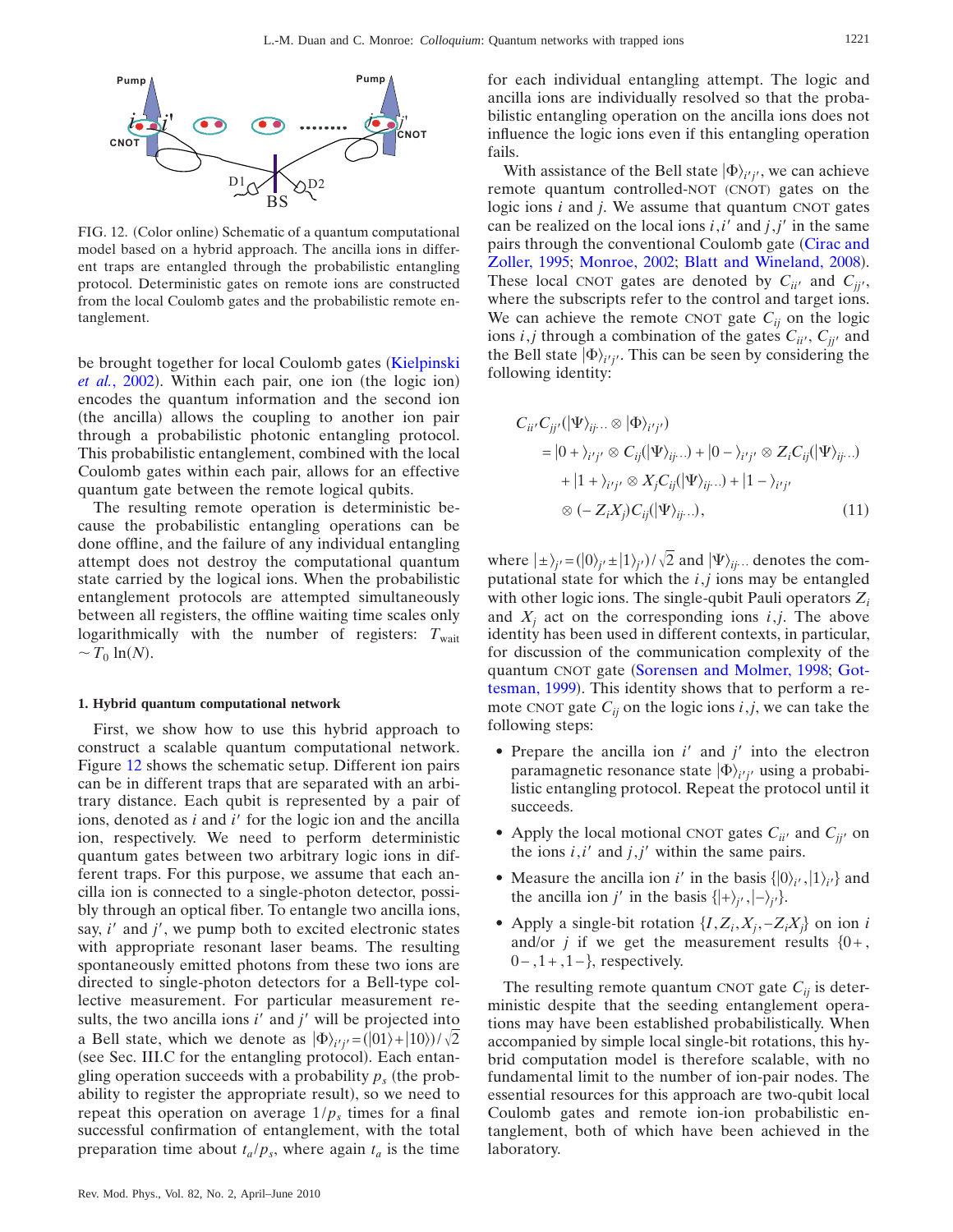<span id="page-14-0"></span>

FIG. 13. (Color online) Schematic realization of quantum repeaters with trapped ions based on a combination of the probabilistic detection-induced remote entanglement and the local Coulomb gates.

#### **2. Hybrid quantum repeater network**

With the same system, we can also realize a quantum repeater network. Figure [13](#page-14-0) shows schematically the implementation of quantum repeaters with the pairedion setup. With the probabilistic entangling protocol, we can generate entanglement between two nodes, say, *i* and  $k$ , and also  $k'$  and  $j'$ , each with a communication distance  $L_0$  which is comparable to the photon attenuation length. The success probability for the preparation of each segment of entanglement is given by  $p = p_s p_a$ , where  $p<sub>s</sub>$  is the inherent success probability of the entangling protocol and  $p_a = e^{-\alpha L_0}$  is the photon attenuation in the channel. These two segments of entanglement can be connected to generate an entangled state between *i* and *j'* through a local collective Bell measurement on the two ions  $k$  and  $k'$  in the same pair. A combination of the Coulomb CNOT gate and individual ion detections achieves the desired collective measurement.

The preparation time for each segment of entanglement is  $T_g \approx t_a/p$ , and the time for establishing entanglement between the next neighboring nodes  $i$  and  $j$  (with a distance  $2L_0$ ) is given by  $T_2 \approx 2T_g$   $(T_2 \approx T_g)$  if we prepare each segment of entanglement sequentially (in parallel). So the time required for establishing entanglement over *n* segments with a total communication distance of  $nL_0$ is given by  $T_n \approx nT_g \approx ne^{\alpha L_0} (t_a/p_s)$  (or  $T_n \approx T_g$  for the parallel preparation) with this hybrid approach.

In the above, we have assumed the simplest form of quantum register, each consisting of only two ions. If we allow a few more ions in each quantum register, the above approach can be extended considerably by incorporating protocols to purify the entanglement estab-lished over remote trapped ion qubits ([Liang](#page-16-33) *et al.*, [2007](#page-16-33)).

## **IV. OUTLOOK**

Individual trapped ions are known as the most advanced material qubit, as they can be localized in one place for extended periods like a solid while interacting weakly with their environment. But trapped ions are also attractive candidates for quantum networking applications because they can be replicated in different nodes with nearly identical characteristics, which can be an important practical feature for the implementation of photonic quantum networks. While the coupling of trapped ion qubits to photons is typically small, this is not a fundamental shortcoming as there exist probabilistic protocols for the scalable photonic networking of trapped ion qubits. It is possible to generate scalable entangled states of many ions through the use of exclusively probabilistic gates, although this will likely require gate success probabilities to approach  $p \sim 10^{-3}$  or higher. On the other hand, when probabilistic gates are combined with local deterministic gates, a natural situation for small ion crystals that can be entangled based on their Coulomb interaction, scalable quantum information processing can proceed with gate success probabilities that are even smaller.

Recent experiments have shown the basic features of photonic networking between separated single trapped ions, and future technological gains in ion trap photonics may dramatically increase the probabilistic gate success rate. Future ion-photonic interfaces will likely exploit advances in microfabricated ion trap structure ([Blatt and](#page-15-13) [Wineland, 2008](#page-15-13)) and integrated optical elements. One example of an ion-photonic network architecture is

<span id="page-14-1"></span>

FIG. 14. (Color online) Hierarchical trapped ion quantum computer. *N* quantum registers (left) each consists of a many-qubit crystal of trapped ions that can be entangled through deterministic Coulomb gates. One ion within each register is coupled optically to an  $N \times N$  optical cross-connect switch in order to propagate quantum information between registers and create large-scale entangled states among all ions. Such a hierarchical approach to scaling the ion-photon network may allow the scaling to millions or more trapped ion qubits.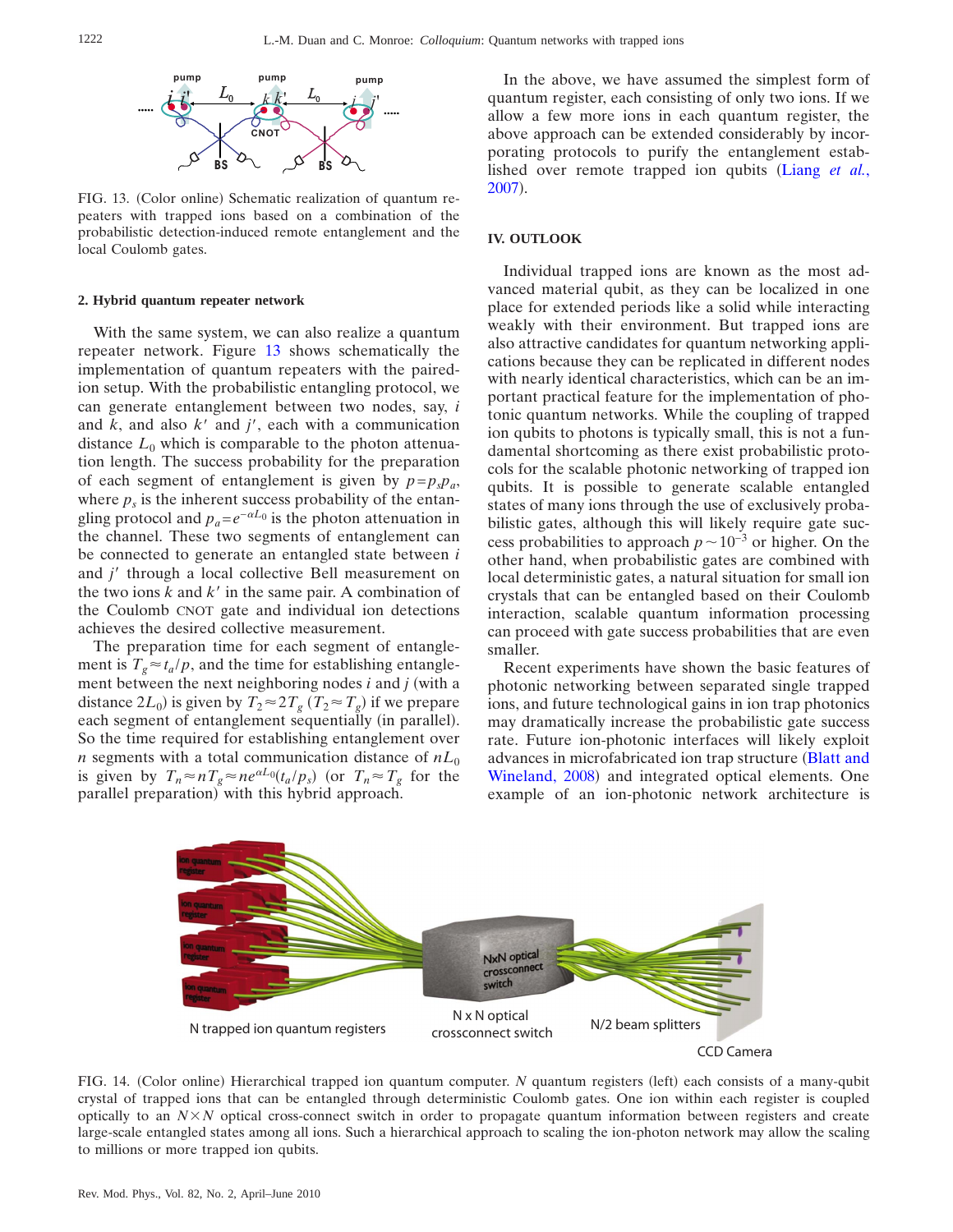shown in Fig. [14,](#page-14-1) where registers of trapped ion crystals allow local entanglement to proceed though conventional Coulomb gates, and entanglement between registers is accomplished through the interference of synchronously emitted photons from selected ions through the use of a reconfigurable  $N \times N$  optical cross-connect switch. Such a hierarchical architecture is promising for the scaling to very large numbers of trapped ion qubits. There are many other possible architectures, taking the lead from interconnects in classical processors.

We note finally that while trapped ions are among the best controlled matter qubits today, in the future it should be possible to apply the optical protocols discussed in this Colloquium to other optically active qubits. For instance, the same protocols apply to neutral atoms in an optical trap (Volz et al.[, 2006](#page-16-34)). Furthermore, recent experimental progress has shown the manipulation of local electron-spin and nuclear-spin qubits in nitrogen-vacancy color-center impurities in diamond (Dutt *et al.*[, 2007;](#page-15-33) [Neumann](#page-16-35) *et al.*, 2008). All of the protocols discussed in this Colloquium could ultimately be applied to the *NV*-diamond system, as well as other optically active solid-state qubits such as a large class of rare-earth ion-doped solid-state systems. Such quantum registers can also be represented by single semiconductor quantum dots, where the two local qubits are carried by the electron- and nuclear-spin states. The electronspin states can be coupled to photons, and separated dots can be entangled through the probabilistic entangling protocols discussed above. The local gates on the electron spin and the nuclear spin could be achieved with laser manipulation of the hyperfine interaction.

# **ACKNOWLEDGMENTS**

It is a great pleasure to acknowledge our collaborators for the works described in this Colloquium. We thank, in particular, Sean Barrett, Boris Blinov, Ignacio Cirac, David Hayes, Jungsang Kim, Jeff Kimble, Rudy Kohn, Peter Kok, Alex Kuzmich, Mikhail Lukin, Le Luo, Martin Madsen, Dzmitry Matsukevich, Peter Maunz, David Moehring, Steven Olmschenk, Robert Raussendorf, Christoph Simon, John Sterk, Jake Taylor, Kelly Younge, and Peter Zoller for fruitful collaboration, enlightening discussions, and insightful comments. This work was supported by the USAFOSR through a MURI program, the DARPA OLE program, the IARPA/ USARO quantum computation program, the NSF PIF program, and the Physics Frontier Center at JQI.

#### <span id="page-15-17"></span>**REFERENCES**

- Balzer, C., A. Braun, T. Hannemann, C. Paape, M. Ettler, W. Neuhauser, and C. Wunderlich, 2006, [Phys. Rev. A](http://dx.doi.org/10.1103/PhysRevA.73.041407) **73**,  $041407(R)$  $041407(R)$ .
- <span id="page-15-31"></span>Barrett, M. D., B. DeMarco, T. Schaetz, V. Meyer, D. Leibfried, J. Britton, J. Chiaverini, W. M. Itano, B. Jelenkovi, J. D. Jost, C. Langer, T. Rosenband, and D. J. Wineland, 2003, [Phys. Rev. A](http://dx.doi.org/10.1103/PhysRevA.68.042302) **68**, 042302.
- <span id="page-15-25"></span>Barrett, S. D., and P. Kok, 2005, *[Phys. Rev. A](http://dx.doi.org/10.1103/PhysRevA.71.060310)* **71**, 060310(*R*).
- <span id="page-15-29"></span><span id="page-15-3"></span>Benhelm, J., G. Kirchmair, C. F. Roos, and R. Blatt, 2008, [Nat.](http://dx.doi.org/10.1038/nphys961) Phys. **4**[, 463.](http://dx.doi.org/10.1038/nphys961)
- <span id="page-15-1"></span>Bennett, C. H., *et al.*, 1993, [Phys. Rev. Lett.](http://dx.doi.org/10.1103/PhysRevLett.70.1895) **70**, 1895.
- <span id="page-15-19"></span>Bennett, C. H., *et al.*, 1996, [Phys. Rev. Lett.](http://dx.doi.org/10.1103/PhysRevLett.76.722) **76**, 722.
- Beugnon, J., M. P. A. Jones, J. Dingjan, B. Darquie, G. Messin, A. Browaeys, and P. Grangier, 2006, Nature ([London](http://dx.doi.org/10.1038/nature04628)) 440, [779.](http://dx.doi.org/10.1038/nature04628)
- <span id="page-15-13"></span><span id="page-15-9"></span>Blatt, R., and D. Wineland, 2008, Nature ([London](http://dx.doi.org/10.1038/nature07125)) 453, 1008.
- <span id="page-15-18"></span>Blatt, R., and P. Zoller, 1988, [Eur. J. Phys.](http://dx.doi.org/10.1088/0143-0807/9/4/002) **9**, 250.
- Blinov, B. B., D. L. Moehring, L.-M. Duan, and C. Monroe, 2004, Nature ([London](http://dx.doi.org/10.1038/nature02377)) **428**, 153.
- <span id="page-15-30"></span><span id="page-15-8"></span>Blinov, B. B., *et al.*, 2002, [Phys. Rev. A](http://dx.doi.org/10.1103/PhysRevA.65.040304) **65**, 040304.
- <span id="page-15-23"></span>Bollinger, J. J., D. J. Heinzen, W. M. Itano, S. L. Gilbert, and D. J. Wineland, 1991, [IEEE Trans. Instrum. Meas.](http://dx.doi.org/10.1109/TIM.1990.1032897) **40**, 126.
- <span id="page-15-0"></span>Braunstein, S. L., and A. Mann, 1995, [Phys. Rev. A](http://dx.doi.org/10.1103/PhysRevA.51.R1727) **51**, R1727.
- Briegel, H.-J., W. Duer, J. I. Cirac, and P. Zoller, 1998, *[Phys.](http://dx.doi.org/10.1103/PhysRevLett.81.5932)* [Rev. Lett.](http://dx.doi.org/10.1103/PhysRevLett.81.5932) **81**, 5932.
- <span id="page-15-27"></span>Briegel, H.-J., and R. Raussendorf, 2001, [Phys. Rev. Lett.](http://dx.doi.org/10.1103/PhysRevLett.86.910) **86**, [910.](http://dx.doi.org/10.1103/PhysRevLett.86.910)
- <span id="page-15-14"></span>Cabrillo, C., J. I. Cirac, P. García-Fernández, and P. Zoller, 1999, [Phys. Rev. A](http://dx.doi.org/10.1103/PhysRevA.59.1025) **59**, 1025.
- <span id="page-15-21"></span>Chaneliere, T., D. N. Matsukevich, S. D. Jenkins, S.-Y. Lan, R. Zhao, T. A. B. Kennedy, and A. Kuzmich, 2007, [Phys. Rev.](http://dx.doi.org/10.1103/PhysRevLett.98.113602) Lett. **98**, [113602.](http://dx.doi.org/10.1103/PhysRevLett.98.113602)
- <span id="page-15-12"></span><span id="page-15-4"></span>Cirac, J. I., and P. Zoller, 1995, [Phys. Rev. Lett.](http://dx.doi.org/10.1103/PhysRevLett.74.4091) **74**, 4091.
- Cirac, J. I., P. Zoller, H. J. Kimble, and H. Mabuchi, 1997, [Phys. Rev. Lett.](http://dx.doi.org/10.1103/PhysRevLett.78.3221) **78**, 3221.
- <span id="page-15-16"></span>DeVoe, R. G., and R. G. Brewer, 1996, [Phys. Rev. Lett.](http://dx.doi.org/10.1103/PhysRevLett.76.2049) **76**, [2049.](http://dx.doi.org/10.1103/PhysRevLett.76.2049)
- <span id="page-15-10"></span>Duan, L.-M., B. B. Blinov, D. L. Moehring, and C. Monroe, 2004, Quantum Inf. Comput. **4**, 165.
- <span id="page-15-7"></span>Duan, L. M., J. I. Cirac, and P. Zoller, 2002, [Phys. Rev. A](http://dx.doi.org/10.1103/PhysRevA.66.023818) **66**, [023818.](http://dx.doi.org/10.1103/PhysRevA.66.023818)
- <span id="page-15-5"></span>Duan, L.-M., M. D. Lukin, J. I. Cirac, and P. Zoller, 2001, Nature ([London](http://dx.doi.org/10.1038/35106500)) 414, 413.
- <span id="page-15-11"></span>Duan, L.-M., M. J. Madsen, D. L. Moehring, P. Maunz, R. N. Kohn, and C. Monroe, 2006, [Phys. Rev. A](http://dx.doi.org/10.1103/PhysRevA.73.062324) **73**, 062324.
- <span id="page-15-6"></span>Duan, L.-M., and C. Monroe, 2007, Adv. At., Mol., Opt. Phys. **55**, 419.
- <span id="page-15-24"></span>Duan, L.-M., and R. Raussendorf, 2005, [Phys. Rev. Lett.](http://dx.doi.org/10.1103/PhysRevLett.95.080503) **95**, [080503.](http://dx.doi.org/10.1103/PhysRevLett.95.080503)
- <span id="page-15-26"></span>Duan, L.-M., B. Wang, and H.-J. Kimble, 2005, [Phys. Rev. A](http://dx.doi.org/10.1103/PhysRevA.72.032333) **72**[, 032333.](http://dx.doi.org/10.1103/PhysRevA.72.032333)
- <span id="page-15-33"></span>Dutt, M. V., L. Gurudev, L. Childress, E. Jiang, J. Togan, J. Maze, F. Jelezko, A. S. Zibrov, P. R. Hemmer, and M. D. Lukin, 2007, [Science](http://dx.doi.org/10.1126/science.1139831) **316**, 1312.
- <span id="page-15-15"></span>Eichmann, U., J. C. Bergquist, J. J. Bollinger, J. M. Gilligan, W. M. Itano, D. J. Wineland, and M. G. Raizen, 1993, [Phys.](http://dx.doi.org/10.1103/PhysRevLett.70.2359) [Rev. Lett.](http://dx.doi.org/10.1103/PhysRevLett.70.2359) **70**, 2359.
- <span id="page-15-20"></span>Felinto, D., C. W. Chou, J. Laurat, E. W. Schomburg, H. de Riedmatten, and H. J. Kimble, 2006 [Nat. Phys.](http://dx.doi.org/10.1038/nphys450) **2**, 841.
- <span id="page-15-22"></span>Gerber, S., D. Rotter, M. Hennrich, R. Blatt, F. Rohde, C. Schuck, M. Almendros, R. Gehr, F. Dubin, and J. Eschner, 2009, [New J. Phys.](http://dx.doi.org/10.1088/1367-2630/11/1/013032) **11**, 013032.
- <span id="page-15-2"></span>Gisin, N., G. Ribordy, W. Tittel, and H. Zbinden, 2002, [Rev.](http://dx.doi.org/10.1103/RevModPhys.74.145) [Mod. Phys.](http://dx.doi.org/10.1103/RevModPhys.74.145) **74**, 145.
- <span id="page-15-32"></span>Gottesman, D., 1999, in *Proceedings of the XXII International Colloquium on Group Theoretical Methods in Physics*, edited by S. P. Corney, R. Delbourgo, and P. D. Jarvis (International, Cambridge, MA), pp. 32-43.
- <span id="page-15-28"></span>Hein, M., W. Dür, J. Eisert, R. Raussendorf, M. Van den Nest, and H.-J. Briegel, 2006, *Quantum Computers, Algorithms and Chaos*, edited by G. Casati, D. L. Shepelygansky, P. Zoller,